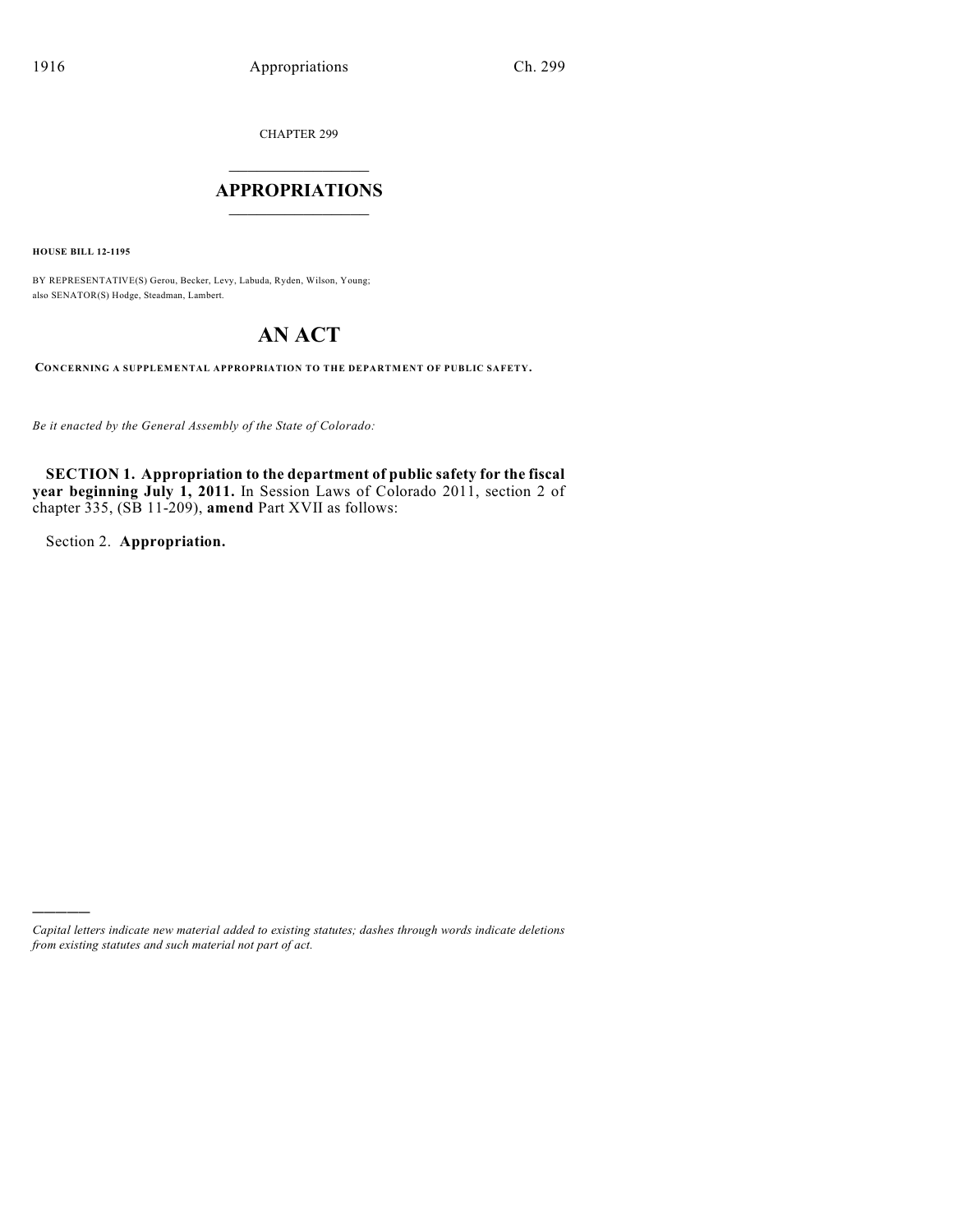|                           |       | APPROPRIATION FROM     |                        |                             |                                |                                |  |  |  |  |  |
|---------------------------|-------|------------------------|------------------------|-----------------------------|--------------------------------|--------------------------------|--|--|--|--|--|
| ITEM &<br><b>SUBTOTAL</b> | TOTAL | <b>GENERAL</b><br>FUND | GENERAL<br><b>FUND</b> | <b>CASH</b><br><b>FUNDS</b> | REAPPROPRIATED<br><b>FUNDS</b> | <b>FEDERAL</b><br><b>FUNDS</b> |  |  |  |  |  |
|                           |       |                        | <b>EXEMPT</b>          |                             |                                |                                |  |  |  |  |  |
|                           |       |                        |                        |                             |                                |                                |  |  |  |  |  |

## **PART XVII DEPARTMENT OF PUBLIC SAFETY**

### **(1) EXECUTIVE DIRECTOR'S OFFICE**

| (A) Administration       |           |           |                     |                        |         |
|--------------------------|-----------|-----------|---------------------|------------------------|---------|
| Personal Services        | 2,208,831 |           |                     | 2,208,831 <sup>a</sup> |         |
|                          |           |           |                     | $(27.7$ FTE)           |         |
| Health, Life, and Dental | 8,664,291 | 1,554,945 | $6,250,050^{\circ}$ | $447,131^{\circ}$      | 412,165 |
| Short-term Disability    | 148,316   | 28,071    | $106,400^{\circ}$   | $9.294$ °              | 4,551   |
| S.B. 04-257 Amortization |           |           |                     |                        |         |
| Equalization             |           |           |                     |                        |         |
| Disbursement             | 2,341,763 | 438,768   | 1,683,986           | $147,016^{\circ}$      | 71,993  |
| S.B. 06-235              |           |           |                     |                        |         |
| Supplemental             |           |           |                     |                        |         |
| Amortization             |           |           |                     |                        |         |
| Equalization             |           |           |                     |                        |         |
| Disbursement             | 1,880,282 | 350,221   | $1,354,071^{\circ}$ | 118,138°               | 57,852  |
| Shift Differential       | 244,492   | 57,701    | $162,052^{\circ}$   | $24,739$ °             |         |
| Workers' Compensation    | 2,145,119 |           |                     | 2,145,119 <sup>a</sup> |         |
|                          |           |           |                     |                        |         |
|                          |           |           |                     |                        |         |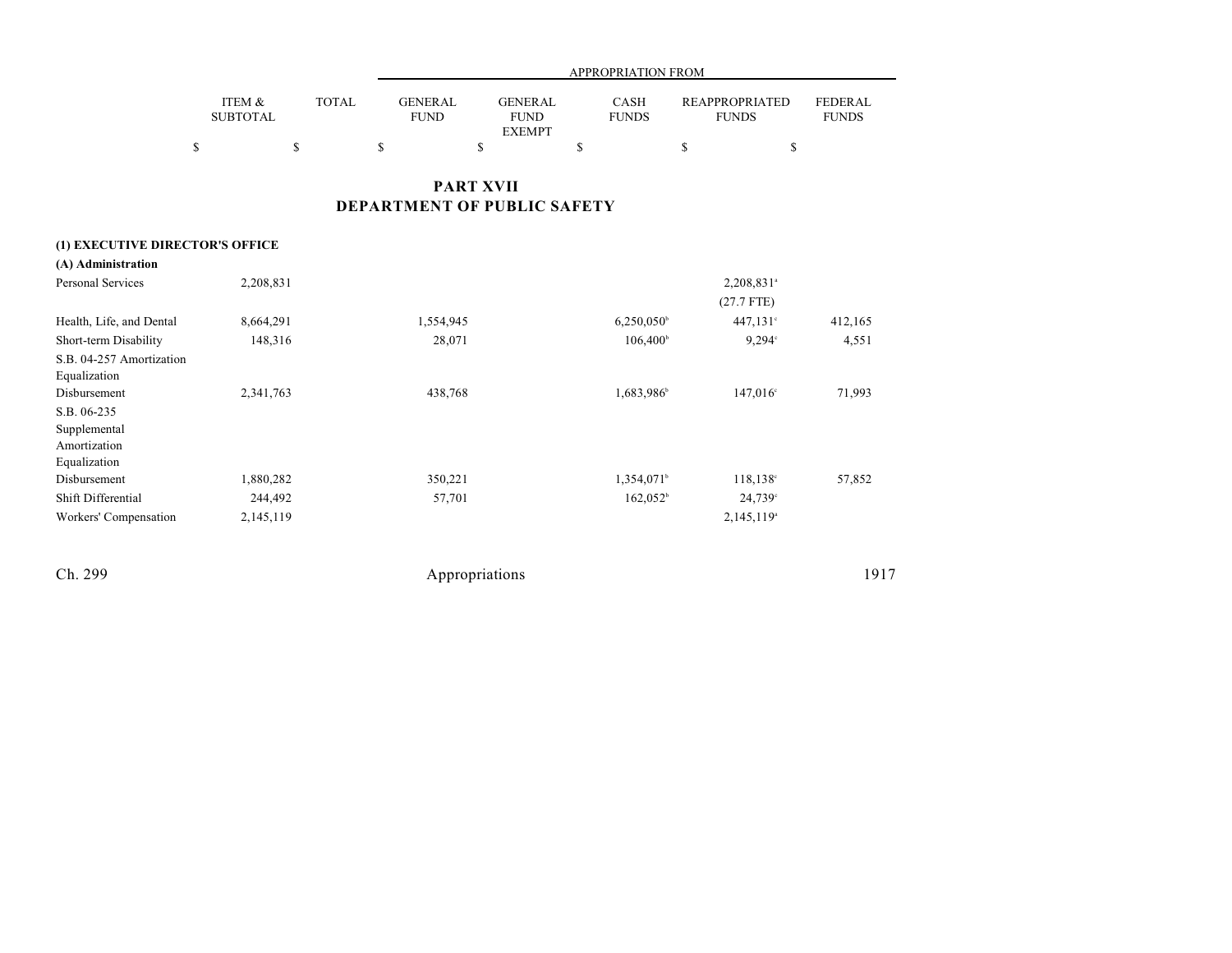|                                  |                           |              | <b>APPROPRIATION FROM</b>     |    |                                                |    |                             |    |                                       |                                |  |  |
|----------------------------------|---------------------------|--------------|-------------------------------|----|------------------------------------------------|----|-----------------------------|----|---------------------------------------|--------------------------------|--|--|
|                                  | ITEM &<br><b>SUBTOTAL</b> | <b>TOTAL</b> | <b>GENERAL</b><br><b>FUND</b> |    | <b>GENERAL</b><br><b>FUND</b><br><b>EXEMPT</b> |    | <b>CASH</b><br><b>FUNDS</b> |    | <b>REAPPROPRIATED</b><br><b>FUNDS</b> | <b>FEDERAL</b><br><b>FUNDS</b> |  |  |
|                                  | \$                        | \$           | \$                            | \$ |                                                | \$ |                             | \$ | \$                                    |                                |  |  |
| <b>Operating Expenses</b>        | 143,521                   |              |                               |    |                                                |    |                             |    | $143,521$ <sup>a</sup>                |                                |  |  |
| Legal Services for 2,113         |                           |              |                               |    |                                                |    |                             |    |                                       |                                |  |  |
| hours                            | 159,975                   |              |                               |    |                                                |    |                             |    | 159,975 <sup>a</sup>                  |                                |  |  |
| Purchase of Services             |                           |              |                               |    |                                                |    |                             |    |                                       |                                |  |  |
| from Computer Center             | 2,628,068                 |              | 1,154,448                     |    |                                                |    | 1,067,818 <sup>b</sup>      |    | 405,802 <sup>a</sup>                  |                                |  |  |
| Multiuse Network                 |                           |              |                               |    |                                                |    |                             |    |                                       |                                |  |  |
| Payments                         | 1,684,478                 |              | 852,073                       |    |                                                |    | 230,474 <sup>b</sup>        |    | 601,931 <sup>a</sup>                  |                                |  |  |
| Management and                   |                           |              |                               |    |                                                |    |                             |    |                                       |                                |  |  |
| Administration of OIT            | 398,286                   |              |                               |    |                                                |    | 198,148 <sup>d</sup>        |    | 200,138 <sup>a</sup>                  |                                |  |  |
| Payment to Risk                  |                           |              |                               |    |                                                |    |                             |    |                                       |                                |  |  |
| Management and<br>Property Funds | 787,107                   |              | 233,470                       |    |                                                |    | 15,814 <sup>d</sup>         |    | 537,823 <sup>a</sup>                  |                                |  |  |
|                                  |                           |              | 31,226                        |    |                                                |    | 35,046                      |    |                                       |                                |  |  |
| Vehicle Lease Payments           | 89,294                    |              |                               |    |                                                |    |                             |    | $23,022$ <sup>f</sup>                 |                                |  |  |
|                                  | 71,619                    |              | 29,136                        |    |                                                |    | $19,461^{\circ}$            |    |                                       |                                |  |  |
| <b>Leased Space</b>              | 1,907,259                 |              | 858,230                       |    |                                                |    | 494,386 <sup>b</sup>        |    | 554,643 <sup>f</sup>                  |                                |  |  |
| Capitol Complex Leased           |                           |              |                               |    |                                                |    |                             |    |                                       |                                |  |  |
| Space                            | 1,274,883                 |              |                               |    |                                                |    | 486,912 <sup>s</sup>        |    | 787,971 <sup>h</sup>                  |                                |  |  |
| <b>Communication Services</b>    |                           |              |                               |    |                                                |    |                             |    |                                       |                                |  |  |
| Payments                         | 664,226                   |              |                               |    |                                                |    | 592,436 <sup>s</sup>        |    | 59,432h                               | 12,358                         |  |  |
| Utilities                        | 87,407                    |              |                               |    |                                                |    | 85,907 <sup>d</sup>         |    | $1,500^{\rm i}$                       |                                |  |  |
| Distributions to Local           |                           |              |                               |    |                                                |    |                             |    |                                       |                                |  |  |
| Government                       | 50,000                    |              |                               |    |                                                |    | 50,000                      |    |                                       |                                |  |  |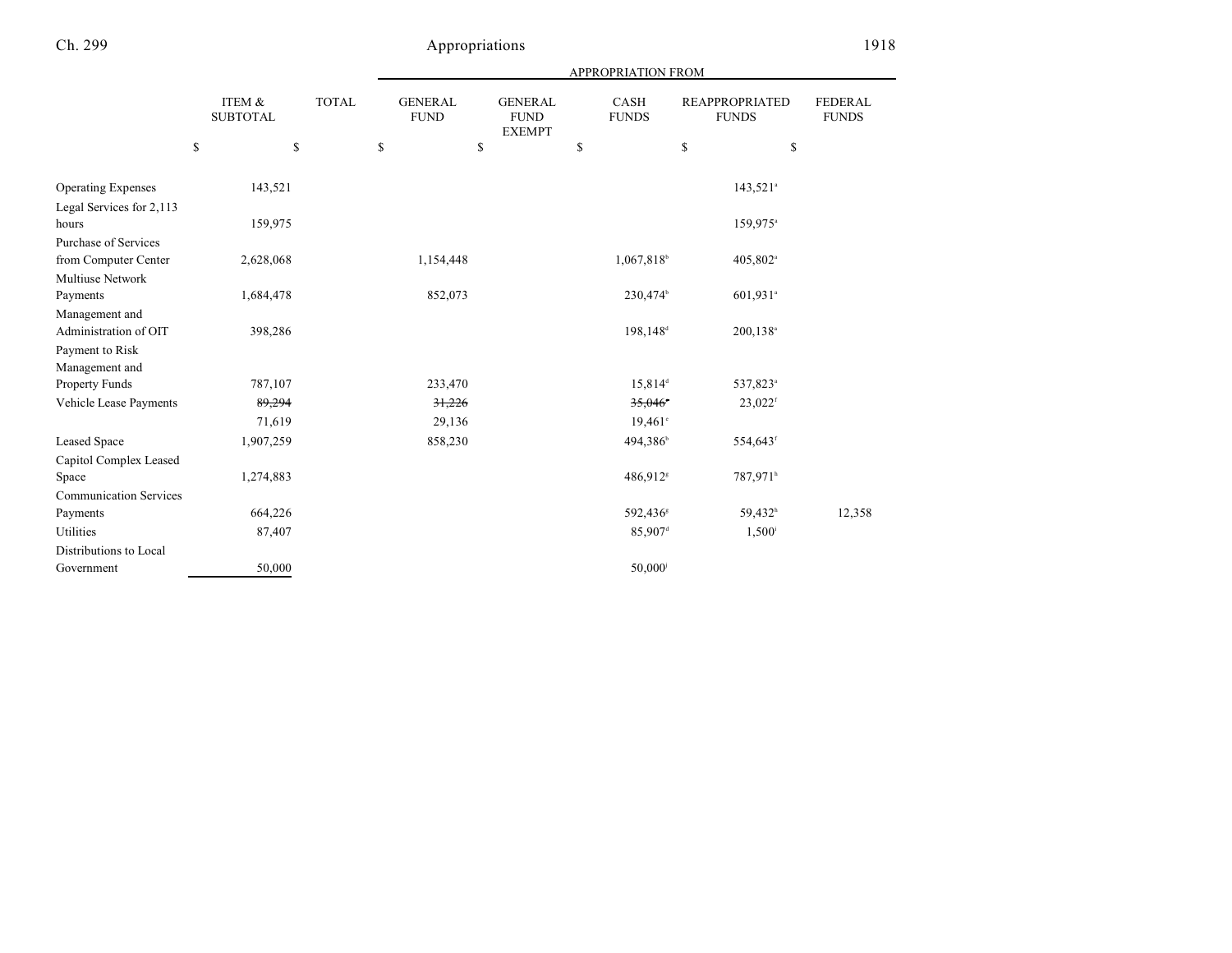27,489,923

Of these amounts, \$5,324,771 shall be from indirect cost recoveries and \$1,078,369 shall be from statewide indirect cost recoveries. <sup>a</sup>

<sup>b</sup> Of these amounts, \$10,415,818 shall be from the Highway Users Tax Fund created in Section 43-4-201 (1) (a), C.R.S., and \$933,419 shall be from various sources.

Of these amounts, \$116,956 shall be from other state agencies for dispatch services, \$82,658 shall be from indirect cost recoveries, \$67,333 shall be from the Department <sup>c</sup> of Personnel capitol complex leased space rent proceeds, \$38,348 shall be from the Judicial Department, \$25,428 shall be from the Legislative Department, \$16,644 shall be from the Department of Law, and \$398,951 shall be from various sources.

 $\textdegree$  These amounts shall be from the Highway Users Tax Fund created in Section 43-4-201 (1) (a), C.R.S.

 $\cdot$  This amount shall be from various sources.

<sup>f</sup> Of these amounts, \$539,560 shall be from indirect cost recoveries and \$38,105 shall be from Limited Gaming funds appropriated to the Department of Revenue.

Of these amounts, \$1,035,320 shall be from the Highway Users Tax Fund created in Section 43-4-201 (1) (a), C.R.S., and \$44,028 shall be from various sources. <sup>g</sup>

<sup>b</sup> Of these amounts, \$815,403 shall be from indirect cost recoveries and \$32,000 shall be from various sources.

<sup>i</sup> This amount shall be from Limited Gaming funds appropriated to the Department of Revenue.

<sup>j</sup> This amount shall be from the Hazardous Materials Safety Fund created in Section 42-20-107 (1), C.R.S.

### **(B) Special Programs**

| (1) Witness Protection Program |         |        |        |
|--------------------------------|---------|--------|--------|
| Witness Protection Fund        | 83,000  | 83,000 |        |
| Witness Protection Fund        |         |        |        |
| Expenditures                   | 83,000  |        | 83,000 |
|                                | 166.000 |        |        |

<sup>a</sup> This amount shall be from the Witness Protection Fund created in Section 24-33.5-106 (6), C.R.S.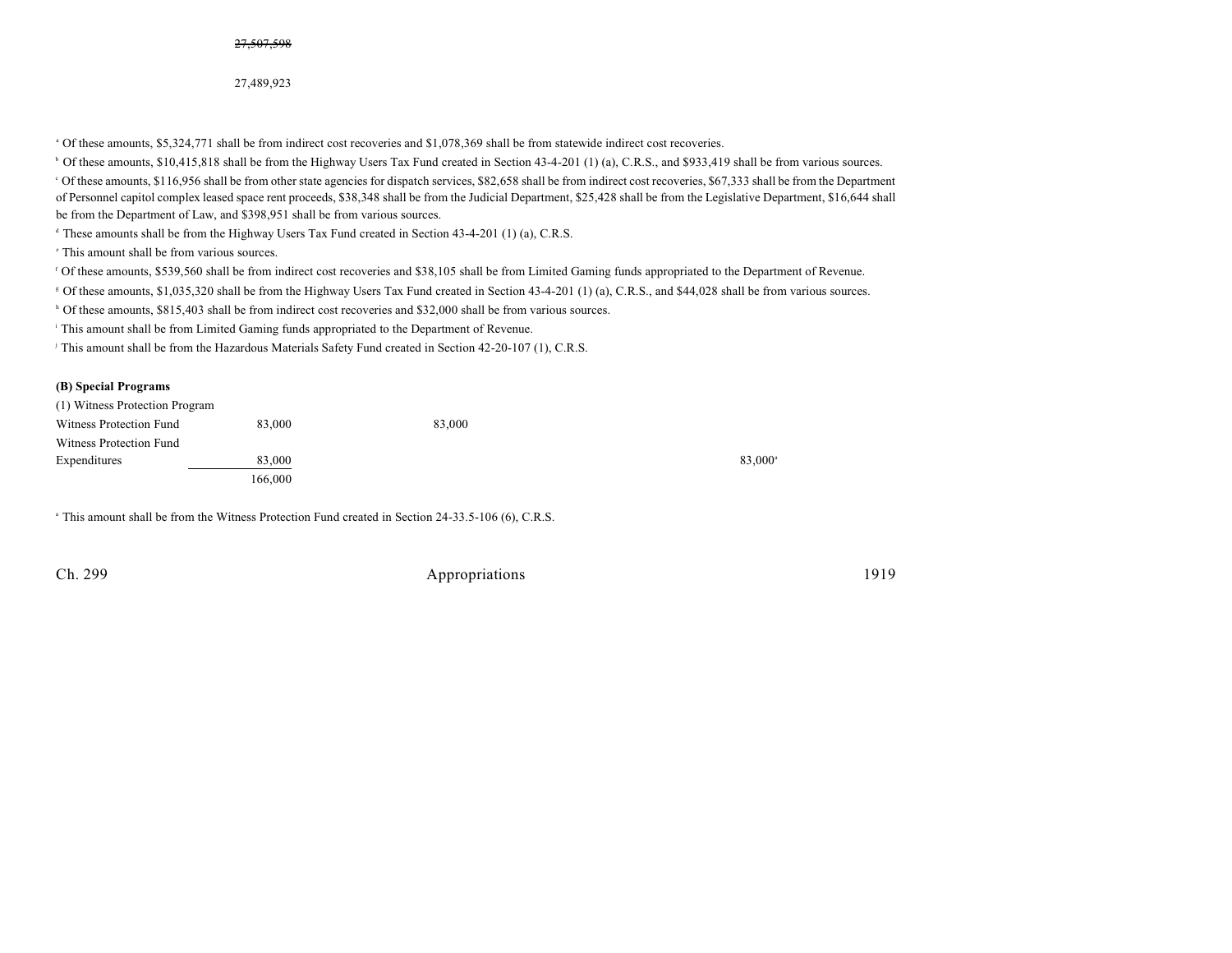| Ch. 299                                                                                                                    | Appropriations            |              |    |                               |    |                                                |    |                      |    |                                       | 1920                           |  |
|----------------------------------------------------------------------------------------------------------------------------|---------------------------|--------------|----|-------------------------------|----|------------------------------------------------|----|----------------------|----|---------------------------------------|--------------------------------|--|
|                                                                                                                            |                           |              |    | APPROPRIATION FROM            |    |                                                |    |                      |    |                                       |                                |  |
|                                                                                                                            | ITEM &<br><b>SUBTOTAL</b> | <b>TOTAL</b> |    | <b>GENERAL</b><br><b>FUND</b> |    | <b>GENERAL</b><br><b>FUND</b><br><b>EXEMPT</b> |    | CASH<br><b>FUNDS</b> |    | <b>REAPPROPRIATED</b><br><b>FUNDS</b> | <b>FEDERAL</b><br><b>FUNDS</b> |  |
|                                                                                                                            | \$                        | \$           | \$ |                               | \$ |                                                | \$ |                      | \$ | \$                                    |                                |  |
| (2) Colorado Integrated Criminal Justice Information System (CICJIS)                                                       |                           |              |    |                               |    |                                                |    |                      |    |                                       |                                |  |
| Personal Services                                                                                                          | 1,106,160                 |              |    |                               |    |                                                |    |                      |    | 861,632 <sup>a</sup><br>$(11.0$ FTE)  | 244,528                        |  |
| <b>Operating Expenses</b>                                                                                                  | 145,477<br>1,251,637      |              |    |                               |    |                                                |    |                      |    | 95,477 <sup>a</sup>                   | 50,000                         |  |
| <sup>a</sup> These amounts shall be from indirect cost recoveries.                                                         |                           |              |    |                               |    |                                                |    |                      |    |                                       |                                |  |
| (3) School Safety Resource Center                                                                                          |                           |              |    |                               |    |                                                |    |                      |    |                                       |                                |  |
| Program Costs                                                                                                              | 391,140                   |              |    | 347,140<br>$(4.0$ FTE)        |    |                                                |    | $44,000^{\circ}$     |    |                                       |                                |  |
|                                                                                                                            |                           | 29,316,375   |    |                               |    |                                                |    |                      |    |                                       |                                |  |
|                                                                                                                            |                           | 29,298,700   |    |                               |    |                                                |    |                      |    |                                       |                                |  |
| <sup>a</sup> This amount shall be from the School Safety Resource Center Cash Fund created in Section 24-33.5-1807, C.R.S. |                           |              |    |                               |    |                                                |    |                      |    |                                       |                                |  |

### **(2) COLORADO STATE PATROL**

| Colonel, Lt. Colonels, |           |        |                        |
|------------------------|-----------|--------|------------------------|
| Majors, and Captains   | 3,974,328 | 79.007 | 3,895,321 <sup>a</sup> |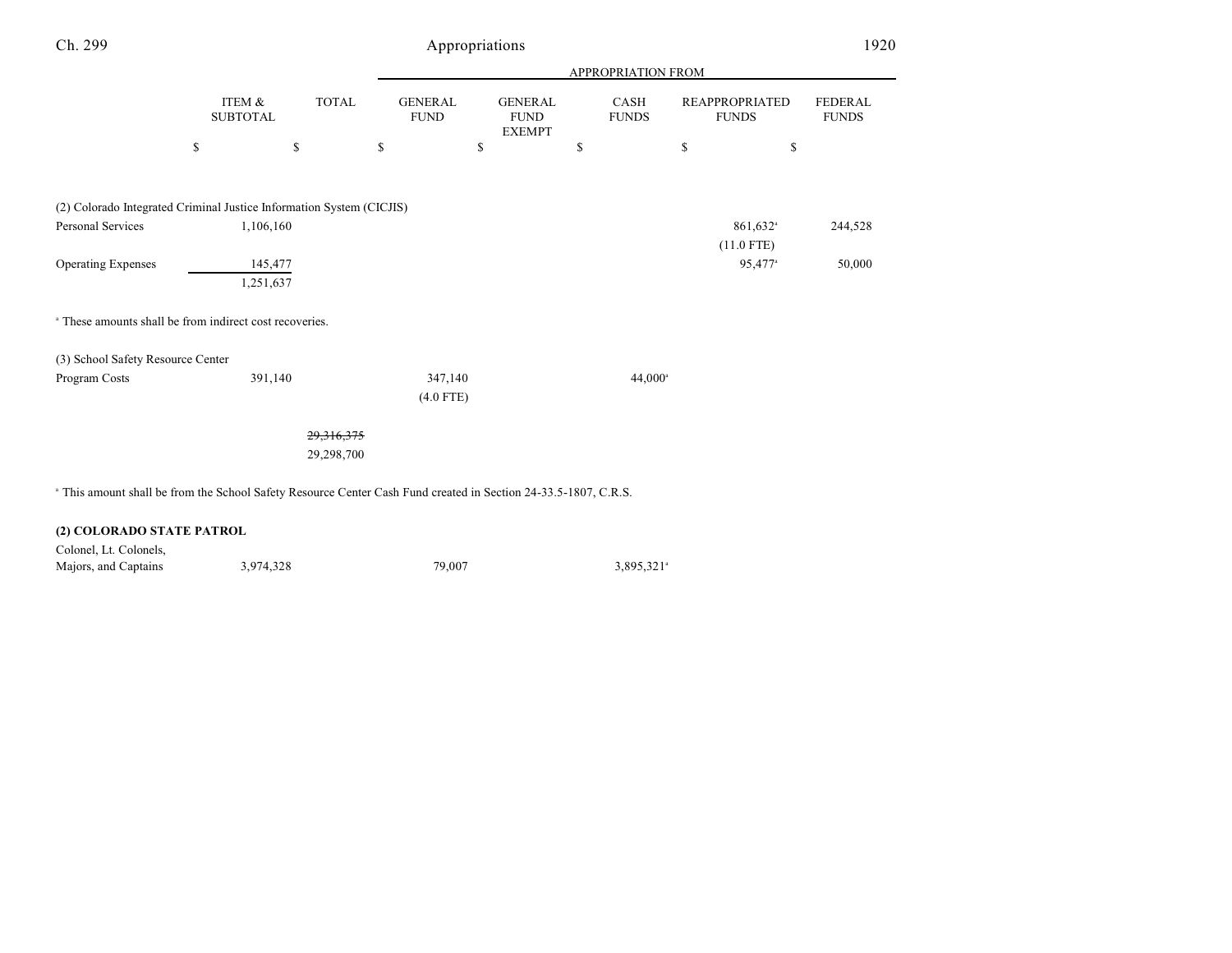|                               |             | $(1.0$ FTE)  | $(33.0$ FTE)             |                      |         |
|-------------------------------|-------------|--------------|--------------------------|----------------------|---------|
| Sergeants, Technicians,       |             |              |                          |                      |         |
| and Troopers                  | 49,087,606  | 1,333,464    | 46,134,077               | $1,620,065$ °        |         |
|                               | 48,721,638  |              | 45,768,109               |                      |         |
|                               |             | $(18.0$ FTE) | $(576.0$ FTE)            | $(21.6$ FTE)         |         |
| Civilians                     | 4,123,023   | 42,864       | 4,013,950 <sup>d</sup>   | 66,209°              |         |
|                               |             | $(1.0$ FTE)  | $(70.5$ FTE)             | $(1.0$ FTE)          |         |
| Retirements                   | 400,000     |              | $400,000^{\circ}$        |                      |         |
| Overtime                      | 1,403,815   |              | 1,378,553 <sup>d</sup>   | $25,262^{\circ}$     |         |
| <b>Operating Expenses</b>     | 8, 211, 243 | 439,402      | $7,545,973$ <sup>+</sup> | 225,868°             |         |
|                               | 10,995,982  |              | 10,302,679 <sup>d</sup>  | 253,901°             |         |
| <b>Information Technology</b> |             |              |                          |                      |         |
| Asset Maintenance             | 2,843,020   |              | 2,843,020 <sup>a</sup>   |                      |         |
| Vehicle Lease Payments        | 6,776,646   | 162,547      | 6,365,973°               | 143,513              | 104,613 |
|                               | 5,923,623   | 190,016      | 5,432,619°               | 180,025 <sup>f</sup> | 120,963 |
| Communications                |             |              |                          |                      |         |
| Program                       | 7,347,858   |              | 6,558,135°               | 772,053 <sup>s</sup> | 17,670  |
|                               | 7,462,689   |              | 6,672,966 <sup>e</sup>   |                      |         |
|                               |             |              | $(127.1$ FTE)            | $(9.0$ FTE)          |         |
| <b>State Patrol Training</b>  |             |              |                          |                      |         |
| Academy                       | 2,370,021   |              | 1,882,550h               | 487,471              |         |
|                               |             |              | $(17.0$ FTE)             |                      |         |
| Safety and Law                |             |              |                          |                      |         |
| <b>Enforcement Support</b>    | 2,925,417   |              | 464,250                  | 2,461,167            |         |
|                               |             |              |                          | $(4.0$ FTE)          |         |
| Aircraft Program              | 727,859     |              | 536,509                  | $191,350^{\rm m}$    |         |
|                               |             |              | $(4.5$ FTE)              | $(1.5$ FTE)          |         |
|                               |             |              |                          |                      |         |

Ch. 299

Appropriations

1 9 2 1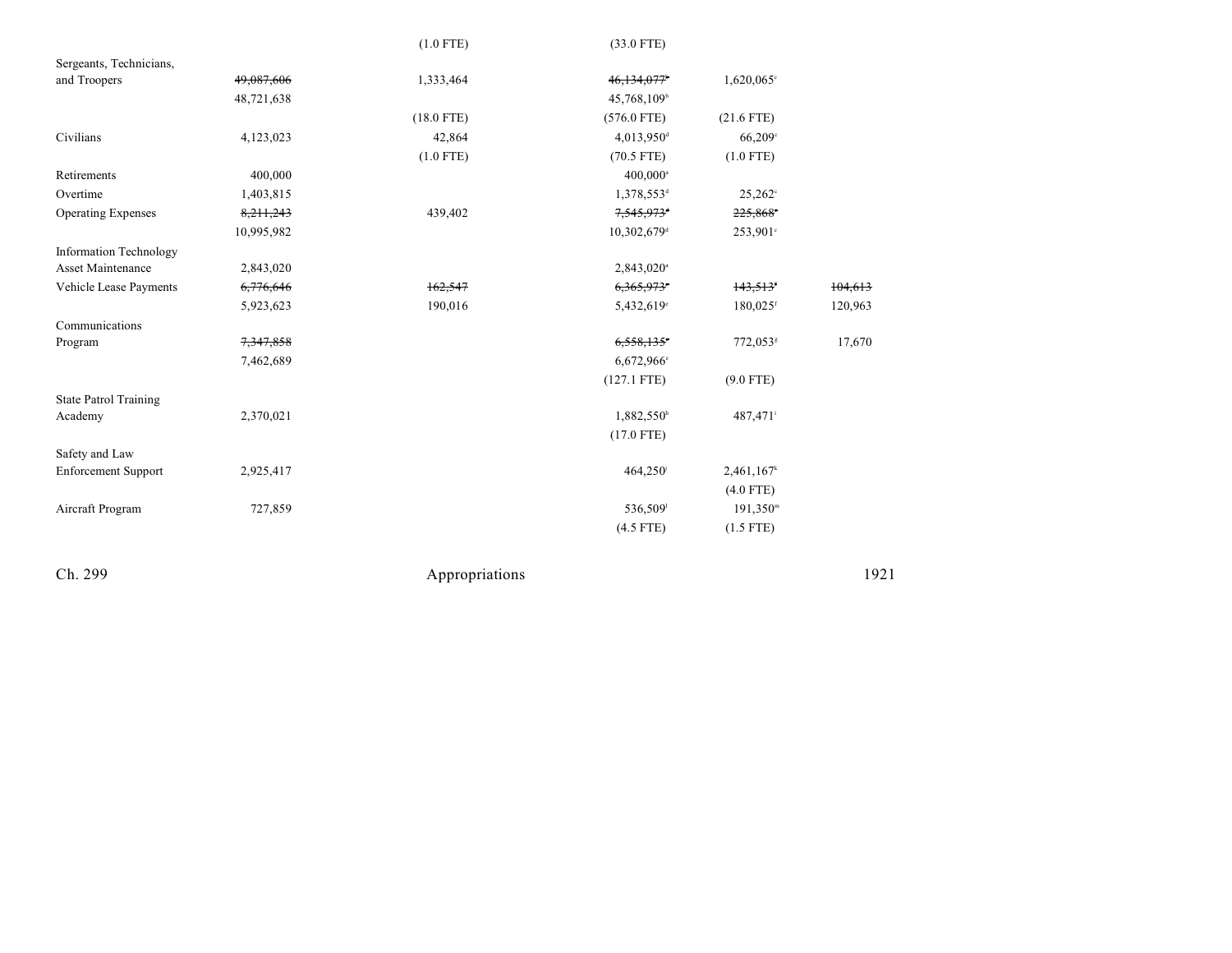|                                                  |                           |              |    |                               |    |                                                |    | APPROPRIATION FROM     |                                       |                          |                         |
|--------------------------------------------------|---------------------------|--------------|----|-------------------------------|----|------------------------------------------------|----|------------------------|---------------------------------------|--------------------------|-------------------------|
|                                                  | ITEM &<br><b>SUBTOTAL</b> | <b>TOTAL</b> |    | <b>GENERAL</b><br><b>FUND</b> |    | <b>GENERAL</b><br><b>FUND</b><br><b>EXEMPT</b> |    | CASH<br><b>FUNDS</b>   | <b>REAPPROPRIATED</b><br><b>FUNDS</b> |                          | FEDERAL<br><b>FUNDS</b> |
|                                                  | \$                        | \$           | \$ |                               | \$ |                                                | \$ |                        | ${\mathbb S}$                         | \$                       |                         |
| <b>Executive and Capitol</b><br>Complex Security |                           |              |    |                               |    |                                                |    |                        |                                       |                          |                         |
| Program                                          | 3,655,227                 |              |    | 2,434,076                     |    |                                                |    |                        |                                       | $1,221,151$ <sup>n</sup> |                         |
|                                                  |                           |              |    | $(37.5$ FTE)                  |    |                                                |    |                        |                                       | $(18.5$ FTE)             |                         |
| Hazardous Materials                              |                           |              |    |                               |    |                                                |    |                        |                                       |                          |                         |
| Safety Program                                   | 1,135,380                 |              |    |                               |    |                                                |    | 1,135,380°             |                                       |                          |                         |
|                                                  |                           |              |    |                               |    |                                                |    | $(12.0$ FTE)           |                                       |                          |                         |
| Automobile Theft                                 |                           |              |    |                               |    |                                                |    |                        |                                       |                          |                         |
| Prevention Authority                             | 5,213,420                 |              |    |                               |    |                                                |    | 5,213,420 <sup>p</sup> |                                       |                          |                         |
|                                                  |                           |              |    |                               |    |                                                |    | $(3.0$ FTE)            |                                       |                          |                         |
| <b>DUI Enforcement Grants</b>                    | 1,082,980                 |              |    |                               |    |                                                |    | 1,082,980 <sup>a</sup> |                                       |                          |                         |
| Victim Assistance                                | 651,246                   |              |    |                               |    |                                                |    | 197,000 <sup>q</sup>   |                                       | 280,320                  | 173,926                 |
|                                                  |                           |              |    |                               |    |                                                |    |                        |                                       | $(5.0$ FTE)              | $(1.8$ FTE)             |
| Counter-drug Program                             | 4,000,000                 |              |    |                               |    |                                                |    | 4,000,000 <sup>s</sup> |                                       |                          |                         |
| Motor Carrier Safety and<br>Assistance Program   |                           |              |    |                               |    |                                                |    |                        |                                       |                          |                         |
| Grants                                           | 3,724,074                 |              |    |                               |    |                                                |    | 326,607 <sup>a</sup>   |                                       |                          | 3,397,467               |
|                                                  |                           |              |    |                               |    |                                                |    |                        |                                       |                          | $(32.0$ FTE)            |
| <b>Federal Safety Grants</b>                     | 1,073,045                 |              |    |                               |    |                                                |    |                        |                                       |                          | 1,073,045               |
|                                                  |                           |              |    |                               |    |                                                |    |                        |                                       |                          | $(2.0$ FTE)             |
| <b>Indirect Cost Assessment</b>                  | 8,161,816                 |              |    |                               |    |                                                |    | 7,410,713              |                                       | 437,182 <sup>u</sup>     | 313,921                 |
|                                                  |                           |              |    |                               |    |                                                |    |                        |                                       |                          |                         |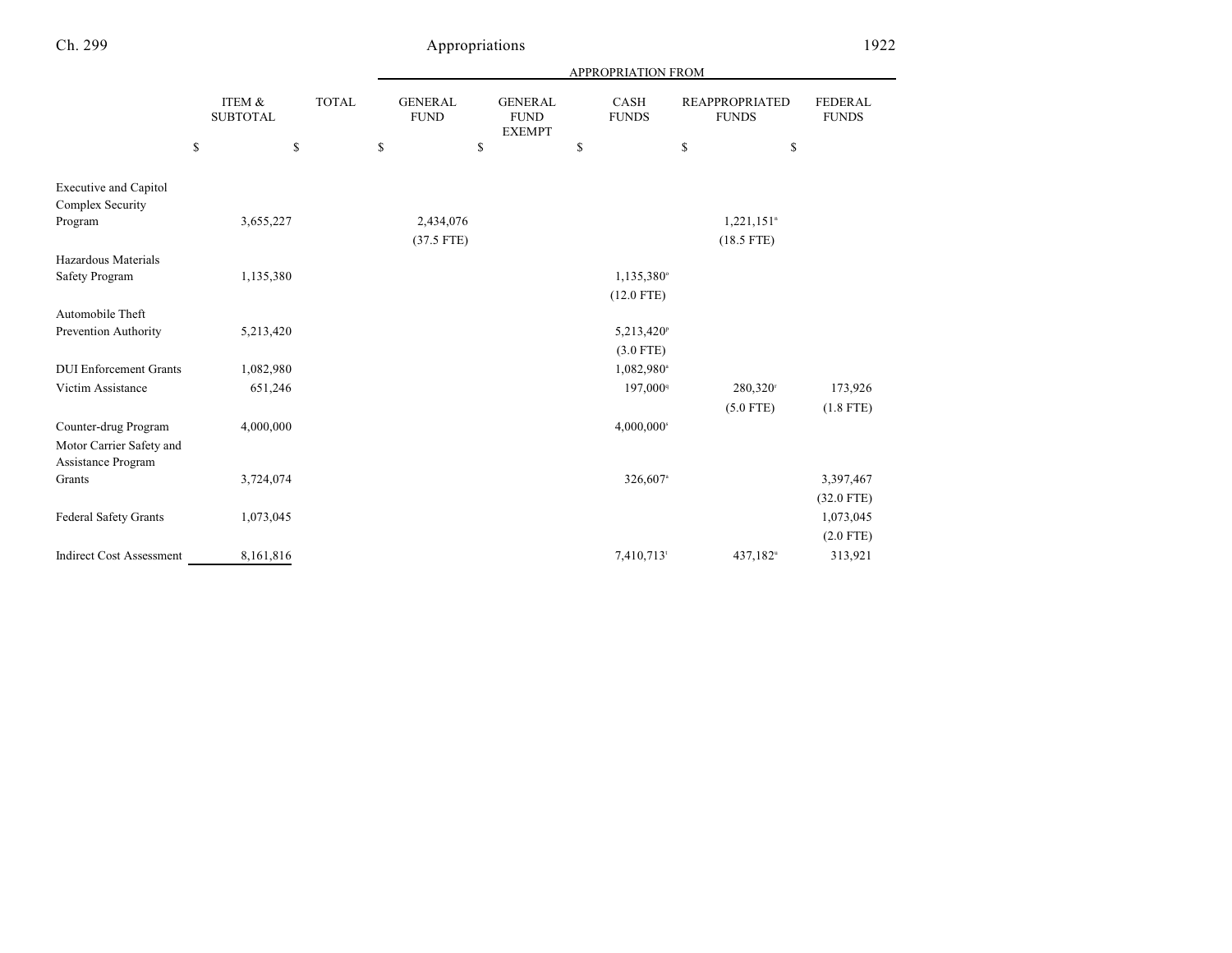### 118,888,024

120,568,603

 $\alpha$  These amounts shall be from the Highway Users Tax Fund created in Section 43-4-201 (1) (a), C.R.S.

 $\degree$  Of this amount,  $\frac{645,174,276,844,808,308,81}{}$  be from the Highway Users Tax Fund created in Section 43-4-201 (1) (a), C.R.S., \$870,944 shall be from the E-470 Toll Road Authority, \$35,644 shall be from the Vehicle Identification Number Inspection Fund created in Section 42-5-204 (2) (a), C.R.S., and \$53,213 shall be from various sources.

 $\degree$  Of these amounts  $\frac{1888,247}{1,916,280}$  shall be from Limited Gaming funds appropriated to the Department of Revenue and \$49,157 shall be from the Department of Transportation.

 $\alpha$  Of these amounts,  $\frac{12,286,760,515,017,531}$  shall be from the Highway Users Tax Fund created in Section 43-4-201 (1) (a), C.R.S., \$218,874 shall be from the E-470 Toll Road Authority, \$119,813 shall be from the Vehicle Identification Number Inspection Fund created in Section 42-5-204 (2) (a), C.R.S., and \$313,029 \$338,964 shall be from various sources.

<sup>e</sup> Of these amounts, \$12,045,581 \$11,154,728 shall be from the Highway Users Tax Fund created in Section 43-4-201 (1) (a), C.R.S., \$655,809 \$770,640 shall be from user fees from non-state agencies, and  $\frac{222,718}{222,718}$  \$180,217 shall be from various sources.

<sup>f</sup> This amount shall be from various sources.

 Of this amount, \$301,859 shall be from the Department of Transportation, \$160,218 shall be from Limited Gaming funds appropriated to the Department of Revenue, <sup>g</sup> \$107,956 shall be from the Division of Wildlife, \$82,819 shall be from the Department of Corrections, \$72,938 shall be from the Department of Revenue, \$31,560 shall be from the Department of Natural Resources, \$14,284 shall be from the Department of Higher Education (Adams State College), and \$419 shall be from the Colorado Bureau of Investigation.

<sup>h</sup> Of this amount, \$1,802,925 shall be from the Highway Users Tax Fund created in Section 43-4-201 (1) (a), C.R.S., and \$79,625 shall be from user fees from non-state agencies.

<sup>i</sup> This amount shall be from user fees collected from other state agencies.

Of this amount, \$456,377 shall be from user fees collected from non-state agencies and \$7,873 shall be from various sources. <sup>j</sup>

Of this amount, \$1,817,282 shall be from the Department of Transportation and \$643,885 shall be from user fees collected from other state agencies. <sup>k</sup>

<sup>1</sup> Of this amount, \$346,865 shall be from the Highway Users Tax Fund created in Section 43-4-201 (1) (a), C.R.S., \$180,000 shall be from the Aircraft Engine Fund, and \$9,644 shall be from various sources.

<sup>m</sup> This amount shall be from user fees collected from other state agencies.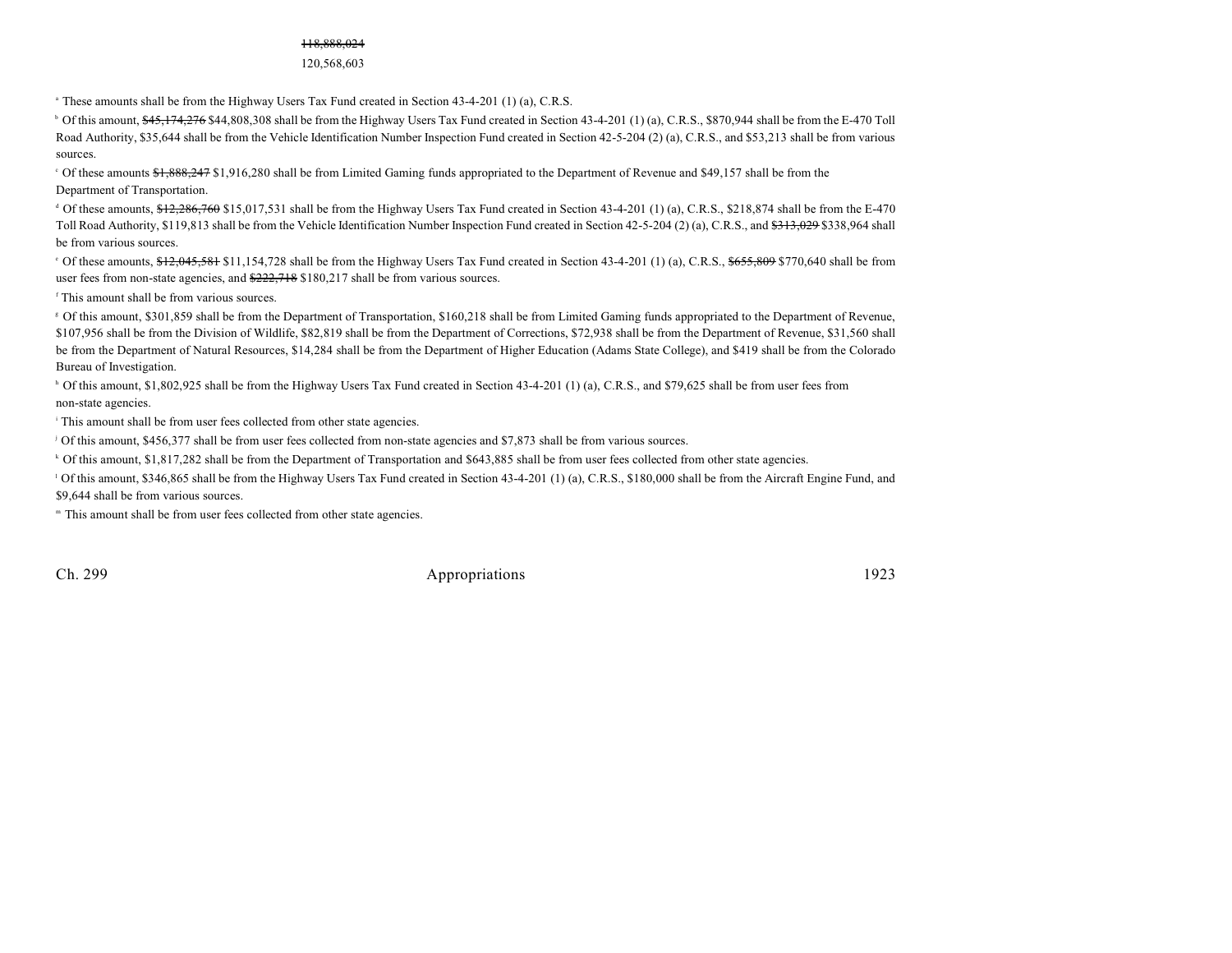|                                      |              |                               | APPROPRIATION FROM             |                             |                                       |                                |  |  |  |  |  |  |  |
|--------------------------------------|--------------|-------------------------------|--------------------------------|-----------------------------|---------------------------------------|--------------------------------|--|--|--|--|--|--|--|
| <b>ITEM &amp;</b><br><b>SUBTOTAL</b> | <b>TOTAL</b> | <b>GENERAL</b><br><b>FUND</b> | <b>GENER AL</b><br><b>FUND</b> | <b>CASH</b><br><b>FUNDS</b> | <b>REAPPROPRIATED</b><br><b>FUNDS</b> | <b>FEDERAL</b><br><b>FUNDS</b> |  |  |  |  |  |  |  |
|                                      |              |                               | <b>EXEMPT</b>                  |                             |                                       |                                |  |  |  |  |  |  |  |
|                                      |              |                               |                                |                             |                                       |                                |  |  |  |  |  |  |  |

APPROPRIATION FROM

" Of this amount, \$300,330 shall be from the Department of Personnel capitol complex leased space rent proceeds, \$289,685 shall be from the Legislative Department, \$263,828 shall be from indirect cost recoveries, \$258,522 shall be from the Judicial Department, and \$108,786 shall be from the Department of Law.

Of this amount, \$794,966 shall be from the Highway Users Tax Fund created in Section 43-4-201 (1) (a), C.R.S., \$218,586 shall be from the Nuclear Materials <sup>o</sup> Transportation Fund created in Section 42-20-511, C.R.S., and \$121,828 shall be from the Hazardous Materials Safety Fund created in Section 42-20-107 (1), C.R.S.

<sup>P</sup> This amount shall be from the Colorado Auto Theft Prevention Cash Fund created in Section 42-5-112 (4) (a), C.R.S.

This amount shall be from compulsory insurance fine revenue associated with Section 42-4-1409 (9), C.R.S. <sup>q</sup>

<sup>r</sup> This amount shall be from the Division of Criminal Justice, Victims and Witnesses Assistance and Law Enforcement Fund created in Section 24-4.2-103, C.R.S.

<sup>s</sup> This amount shall be from local governments for the purchase of counter-drug equipment from the federal government pursuant to Title 10, Chapter 18, Section 381 U.S.C.

<sup>1</sup> Of this amount, \$7,199,726 shall be from the Highway Users Tax Fund created in Section 43-4-201 (1) (a), C.R.S., \$101,654 shall be from the E-470 Toll Road Authority, \$12,667 shall be from the Vehicle Identification Number Inspection Fund created in Section 42-5-204 (2) (a), C.R.S., and \$96,666 shall be from various sources.

U Of this amount, \$52,500 shall be from other agencies for dispatch services, \$12,218 shall be from the Department of Natural Resources, Division of Wildlife, and \$372,464 shall be from various sources.

#### **(3) OFFICE OF PREPAREDNESS, SECURITY, AND FIRE SAFETY**

| 2, 173, 199 | 229,089     | 1,788,480 <sup>a</sup> | $155,630^{\circ}$ |         |
|-------------|-------------|------------------------|-------------------|---------|
|             | $(3.0$ FTE) | $(25.0$ FTE)           | $(2.5$ FTE)       |         |
| 666,880     | 15,946      | $626,351$ <sup>a</sup> | $24,583^{\circ}$  |         |
|             |             |                        |                   |         |
|             |             |                        |                   |         |
| 1,276,465   |             |                        | 588.784°          | 687,681 |
| $(8.0$ FTE) |             |                        |                   |         |
|             |             |                        |                   |         |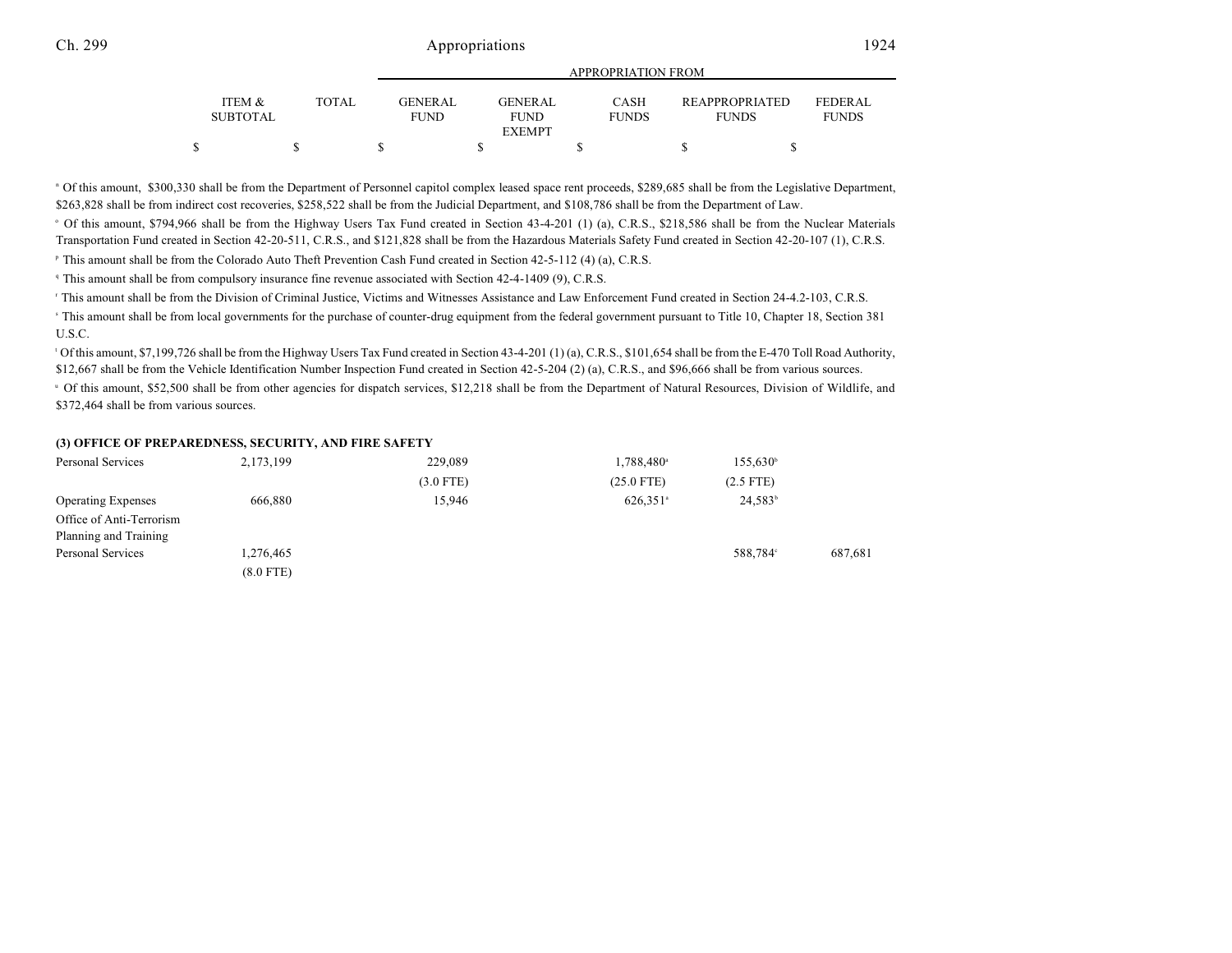| Office of Anti-Terrorism<br>Planning and Training |         |           |                   |                  |             |
|---------------------------------------------------|---------|-----------|-------------------|------------------|-------------|
| <b>Operating Expenses</b>                         | 536,917 |           |                   | $45,765^{\circ}$ | 491,152     |
| <b>Federal Grants</b>                             | 75,097  |           |                   |                  | 75,097      |
|                                                   |         |           |                   |                  | $(0.5$ FTE) |
| Indirect Cost Assessment                          | 244,490 |           | $194.833^{\circ}$ | $15.089^{\circ}$ | 34,568      |
|                                                   |         | 4,973,048 |                   |                  |             |

<sup>a</sup> Of these amounts, \$1,596,710 shall be from the Public School Construction and Inspection Cash Fund created in Section 24-33.5-1207.7, C.R.S., \$311,505 shall be from the Fire Suppression Cash Fund created in Section 24-33.5-1207.6, C.R.S., \$215,891 shall be from the Firefighter and First Responder Certification Fund created in Section 24-33.5-1207 (1), C.R.S., \$152,822 shall be from the Hazardous Materials Responder VoluntaryCertification Fund created in Section 24-33.5-1405, C.R.S., \$93,629 shall be from the Fireworks Licensing Cash Fund created in Section 12-28-104 (6) (b), C.R.S., \$88,228 shall be from the Fire Service Education and Training Fund created in Section 24-33.5-1207.5 (1), C.R.S., and \$150,879 shall be from various other sources of cash funds including funds pursuant to Section 24-33.5-1203, C.R.S. **b** These amounts shall be from Limited Gaming funds appropriated to the Department of Revenue and from the Public Safety Inspection Fund created in Section 8-1-151, C.R.S.

These amounts shall be from appropriations to the Colorado State Patrol. <sup>c</sup>

### **(4) DIVISION OF CRIMINAL JUSTICE1a**

| (A) Administration        |           |              |                       |                      |           |
|---------------------------|-----------|--------------|-----------------------|----------------------|-----------|
| Personal Services         | 2,689,236 | 1,658,594    | 572,170 <sup>a</sup>  | 377.987 <sup>b</sup> | 80,485    |
|                           |           | $(21.5$ FTE) | (7.6 FTE)             | $(1.9$ FTE)          | (1.3 FTE) |
| <b>Operating Expenses</b> | 231,067   | 152.766      | $35,257$ <sup>a</sup> | $35.451^{\circ}$     | 7,593     |
| Indirect Cost Assessment  | 655,623   |              | $70.924^{\circ}$      |                      | 584,699   |
|                           | 3,575,926 |              |                       |                      |           |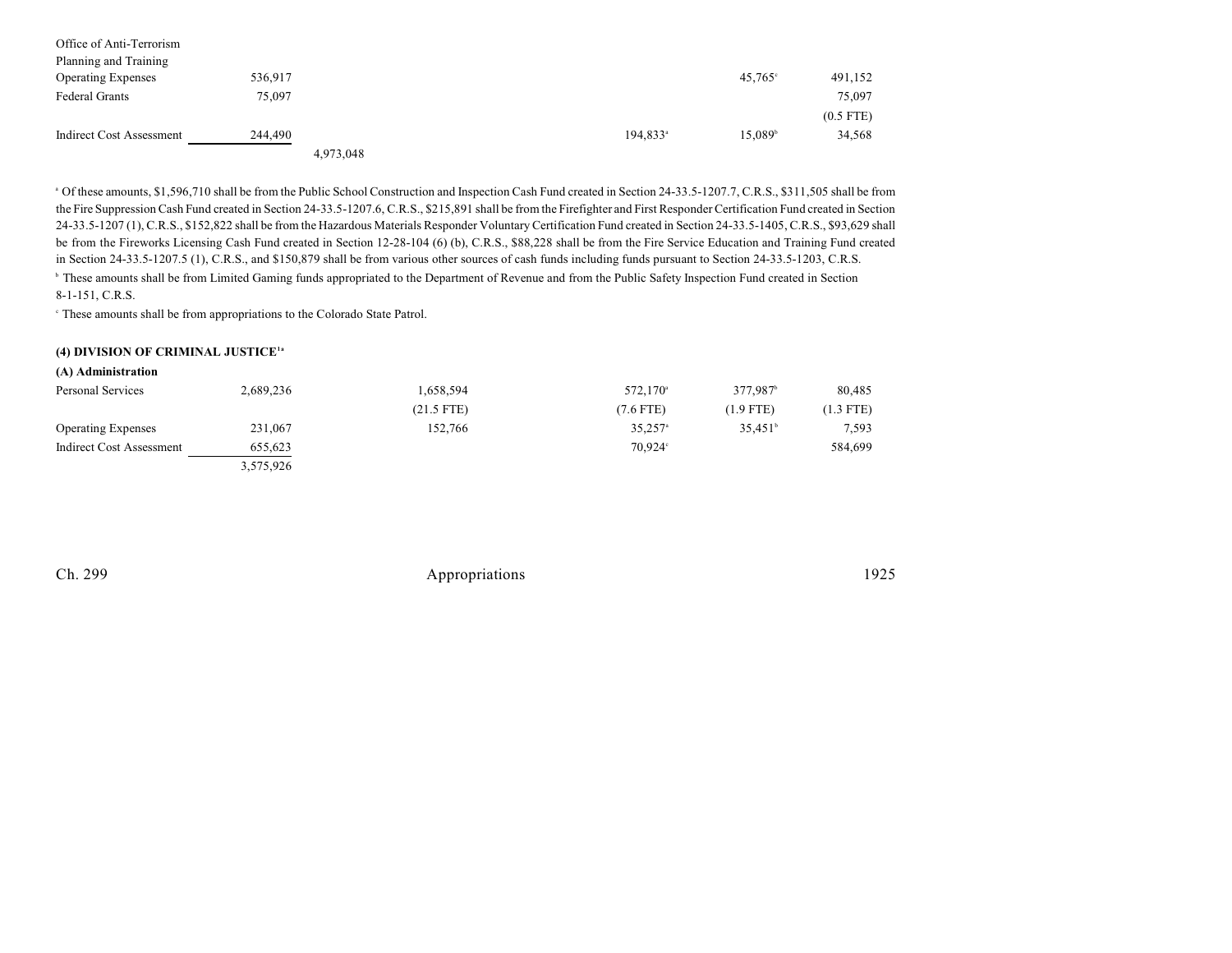|                           |       | <b>APPROPRIATION FROM</b> |  |                        |  |                             |  |                                |  |                                |
|---------------------------|-------|---------------------------|--|------------------------|--|-----------------------------|--|--------------------------------|--|--------------------------------|
| ITEM &<br><b>SUBTOTAL</b> | TOTAL | GENERAL<br><b>FUND</b>    |  | GENERAL<br><b>FUND</b> |  | <b>CASH</b><br><b>FUNDS</b> |  | REAPPROPRIATED<br><b>FUNDS</b> |  | <b>FEDERAL</b><br><b>FUNDS</b> |
|                           |       |                           |  | <b>EXEMPT</b>          |  |                             |  |                                |  |                                |
|                           |       |                           |  |                        |  |                             |  |                                |  |                                |

<sup>a</sup> Of these amounts, \$451,271 shall be from the Victims Assistance and Law Enforcement Fund created in Section 24-33.5-506 (1), C.R.S., \$85,533 shall be from reserves in the Drug Offender Surcharge Fund created in Section 18-19-103 (4), C.R.S., \$37,007 shall be from the Short-term Innovative Health Program Grant Fund created in Section 25-36-101 (2), C.R.S., and \$33,616 shall be from gifts, grants, and donations.

 $<sup>b</sup>$  These amounts shall be from indirect cost recoveries.</sup>

Of this amount, \$46,574 shall be from the Victims Assistance and Law Enforcement Fund created in Section 24-33.5-506 (1), C.R.S., \$15,478 shall be from the Sex <sup>c</sup> Offender Surcharge Fund created in Section 18-21-103 (3), C.R.S., and \$8,872 shall be from reserves in the Drug Offender Surcharge Fund created in Section 18-19-103 (4), C.R.S.

#### **(B) Victims Assistance**

| Federal Victims<br>Assistance and<br><b>Compensation Grants</b> | 9,998,833  |                     | 9,998,833 |
|-----------------------------------------------------------------|------------|---------------------|-----------|
| <b>State Victims Assistance</b>                                 |            |                     |           |
| and Law Enforcement                                             |            |                     |           |
| Program                                                         | 1,250,000  | $1,250,000^{\circ}$ |           |
| Child Abuse                                                     |            |                     |           |
| Investigation                                                   | 317,415    | $317,415^{\circ}$   |           |
|                                                                 |            | $(0.4$ FTE)         |           |
|                                                                 | 11,566,248 |                     |           |

<sup>a</sup> This amount shall be from the Victims Assistance and Law Enforcement Fund created in Section 24-33.5-506 (1), C.R.S.

<sup>b</sup> This amount shall be from the Child Abuse Investigation Surcharge Fund created in Section 18-24-103 (2) (a), C.R.S.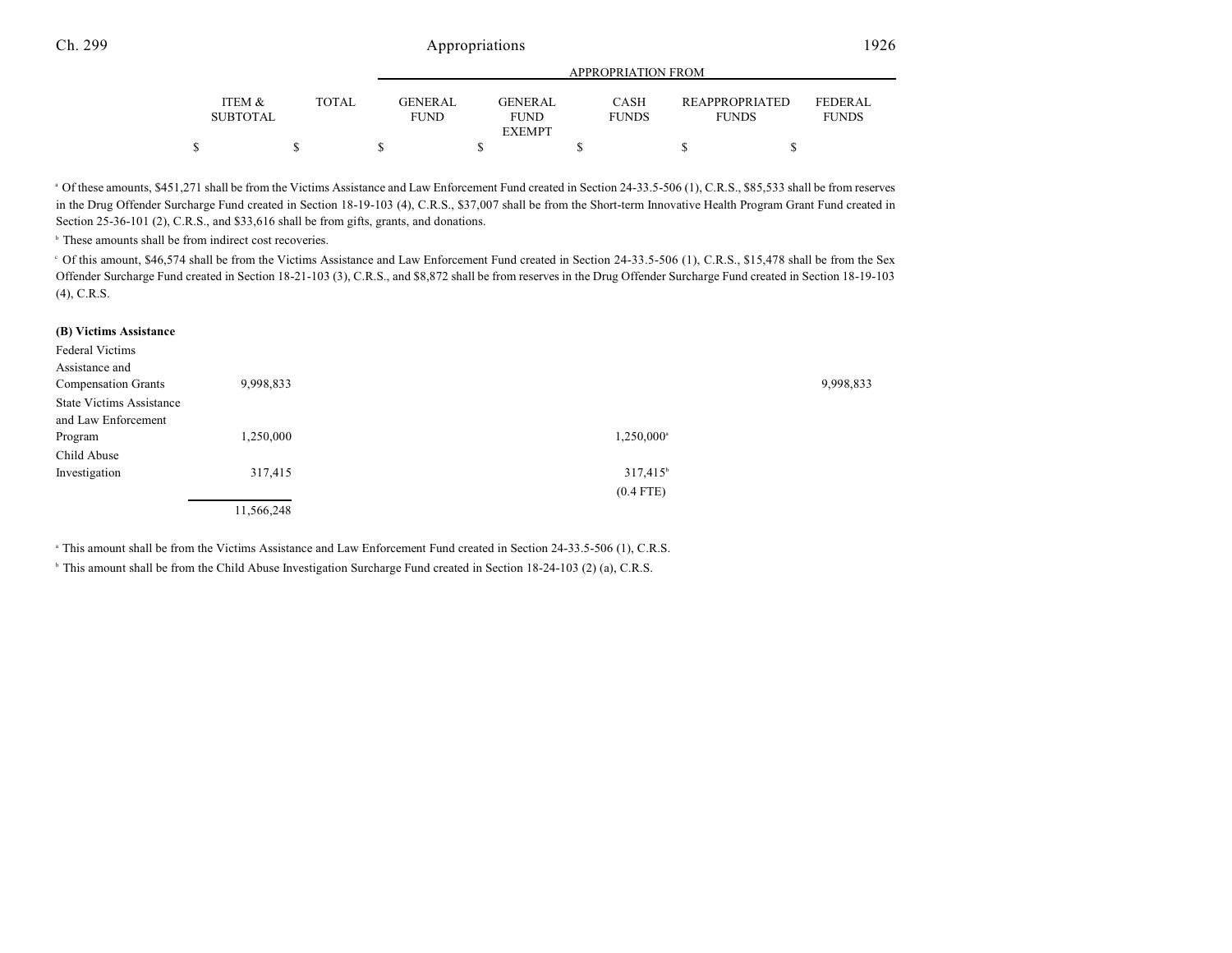| (C) Juvenile Justice and Delinquency Prevention |            |             |        |
|-------------------------------------------------|------------|-------------|--------|
| Juvenile Justice                                |            |             |        |
| Disbursements                                   | 866,249    |             | 866,24 |
| Juvenile Diversion                              |            |             |        |
| Programs                                        | 1,241,139  | 1,241,139   |        |
|                                                 |            | $(0.9$ FTE) |        |
|                                                 | 2,107,388  |             |        |
| (D) Community Corrections <sup>51</sup>         |            |             |        |
| <b>Community Corrections</b>                    |            |             |        |
| <b>Boards Administration</b>                    | 2,018,270  | 2,018,270   |        |
| <b>Transition Programs</b>                      |            |             |        |
| including standard                              |            |             |        |
| residential services at an                      |            |             |        |
| average rate of \$37.74                         |            |             |        |
| per day per offender, and                       |            |             |        |
| specialized substance                           |            |             |        |
| abuse treatment at an                           |            |             |        |
| average rate of \$55.52                         |            |             |        |
| per day per offender                            | 22,955,321 | 22,955,321  |        |
| Diversion Programs                              |            |             |        |
| including standard                              |            |             |        |
| residential services at an                      |            |             |        |
| average rate of \$37.74                         |            |             |        |
| per day per offender, and                       |            |             |        |

Ch. 299

Appropriations

1 9 2 7

866,249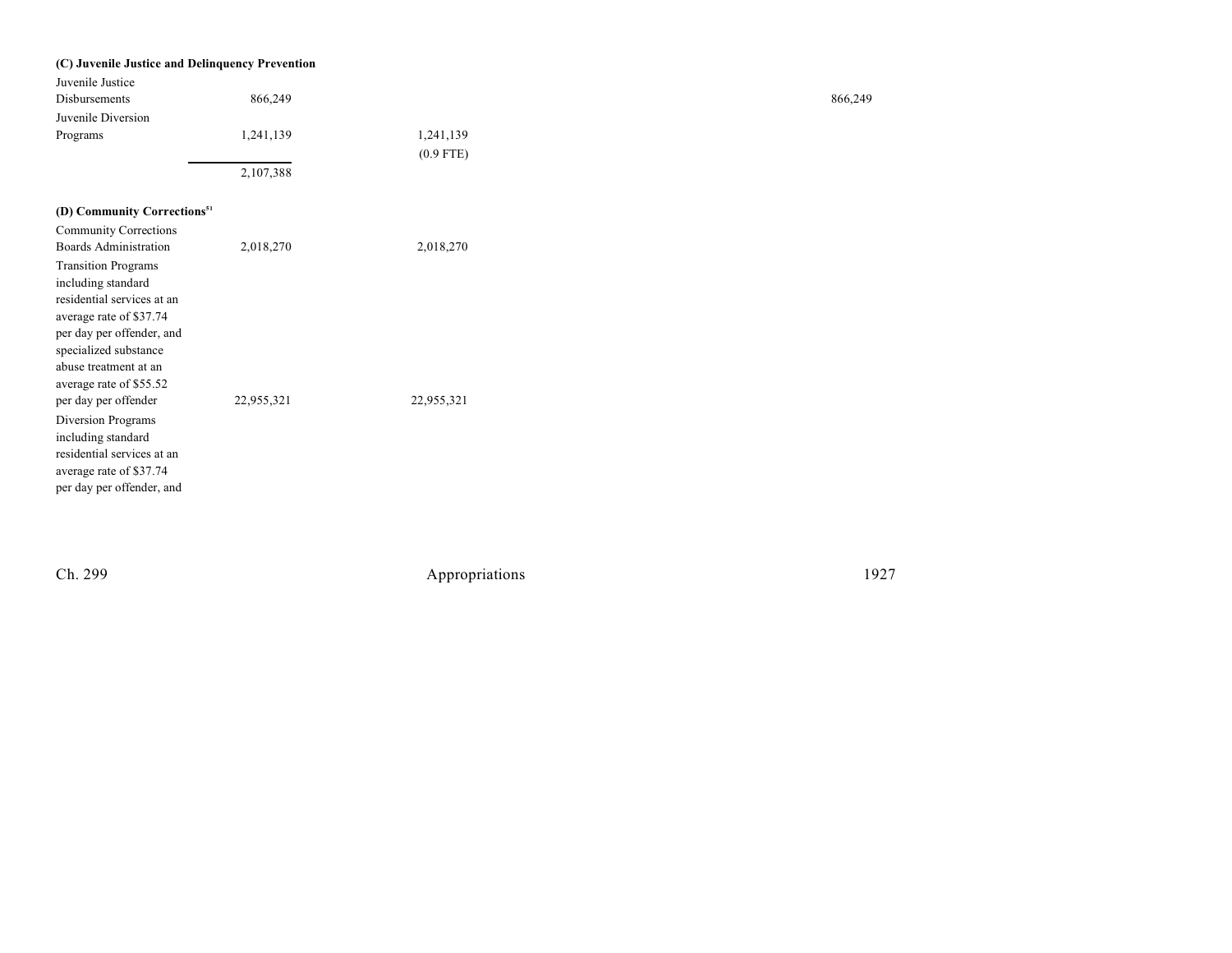|                                                                                 |                                 |    |              | APPROPRIATION FROM                  |    |                                                |    |                        |    |                                             |                                |
|---------------------------------------------------------------------------------|---------------------------------|----|--------------|-------------------------------------|----|------------------------------------------------|----|------------------------|----|---------------------------------------------|--------------------------------|
|                                                                                 | \$<br>ITEM &<br><b>SUBTOTAL</b> | \$ | <b>TOTAL</b> | \$<br><b>GENERAL</b><br><b>FUND</b> | \$ | <b>GENERAL</b><br><b>FUND</b><br><b>EXEMPT</b> | \$ | CASH<br><b>FUNDS</b>   | \$ | <b>REAPPROPRIATED</b><br><b>FUNDS</b><br>\$ | <b>FEDERAL</b><br><b>FUNDS</b> |
|                                                                                 |                                 |    |              |                                     |    |                                                |    |                        |    |                                             |                                |
| standard nonresidential<br>services at an average<br>rate of \$5.12 per day per |                                 |    |              |                                     |    |                                                |    |                        |    |                                             |                                |
| offender                                                                        | 25,990,772                      |    |              | 25,990,772                          |    |                                                |    |                        |    |                                             |                                |
| <b>Transitional Mental</b>                                                      |                                 |    |              |                                     |    |                                                |    |                        |    |                                             |                                |
| Health Bed Differential                                                         | 1,268,959                       |    |              | 1,268,959                           |    |                                                |    |                        |    |                                             |                                |
| Diversion Mental Health                                                         |                                 |    |              |                                     |    |                                                |    |                        |    |                                             |                                |
| <b>Bed Differential</b>                                                         | 241,706                         |    |              | 241,706                             |    |                                                |    |                        |    |                                             |                                |
| <b>Specialized Services</b>                                                     | 55,000                          |    |              | 55,000                              |    |                                                |    |                        |    |                                             |                                |
| Joan Eachon Re-entry                                                            |                                 |    |              |                                     |    |                                                |    |                        |    |                                             |                                |
| Program                                                                         | 144,936                         |    |              | 144,936                             |    |                                                |    |                        |    |                                             |                                |
| Substance Abuse                                                                 |                                 |    |              |                                     |    |                                                |    |                        |    |                                             |                                |
| <b>Treatment Program</b>                                                        | 2,577,212                       |    |              | 524,844                             |    |                                                |    | 802,368 <sup>a</sup>   |    | 1,250,000                                   |                                |
| Outpatient Therapeutic                                                          |                                 |    |              |                                     |    |                                                |    |                        |    |                                             |                                |
| <b>Community Programs</b>                                                       | 555,764                         |    |              | 555,764                             |    |                                                |    |                        |    |                                             |                                |
| <b>Intensive Residential</b>                                                    |                                 |    |              |                                     |    |                                                |    |                        |    |                                             |                                |
| <b>Treatment Pilot Project</b>                                                  | 374,346                         |    |              | 180,000                             |    |                                                |    | $194,346$ <sup>a</sup> |    |                                             |                                |
|                                                                                 | 56,182,286                      |    |              |                                     |    |                                                |    |                        |    |                                             |                                |

<sup>a</sup> These amounts shall be from the Drug Offender Surcharge Fund created in Section 18-19-103 (4), C.R.S.

 $\degree$  This amount shall be transferred from appropriations made to the Judicial Department.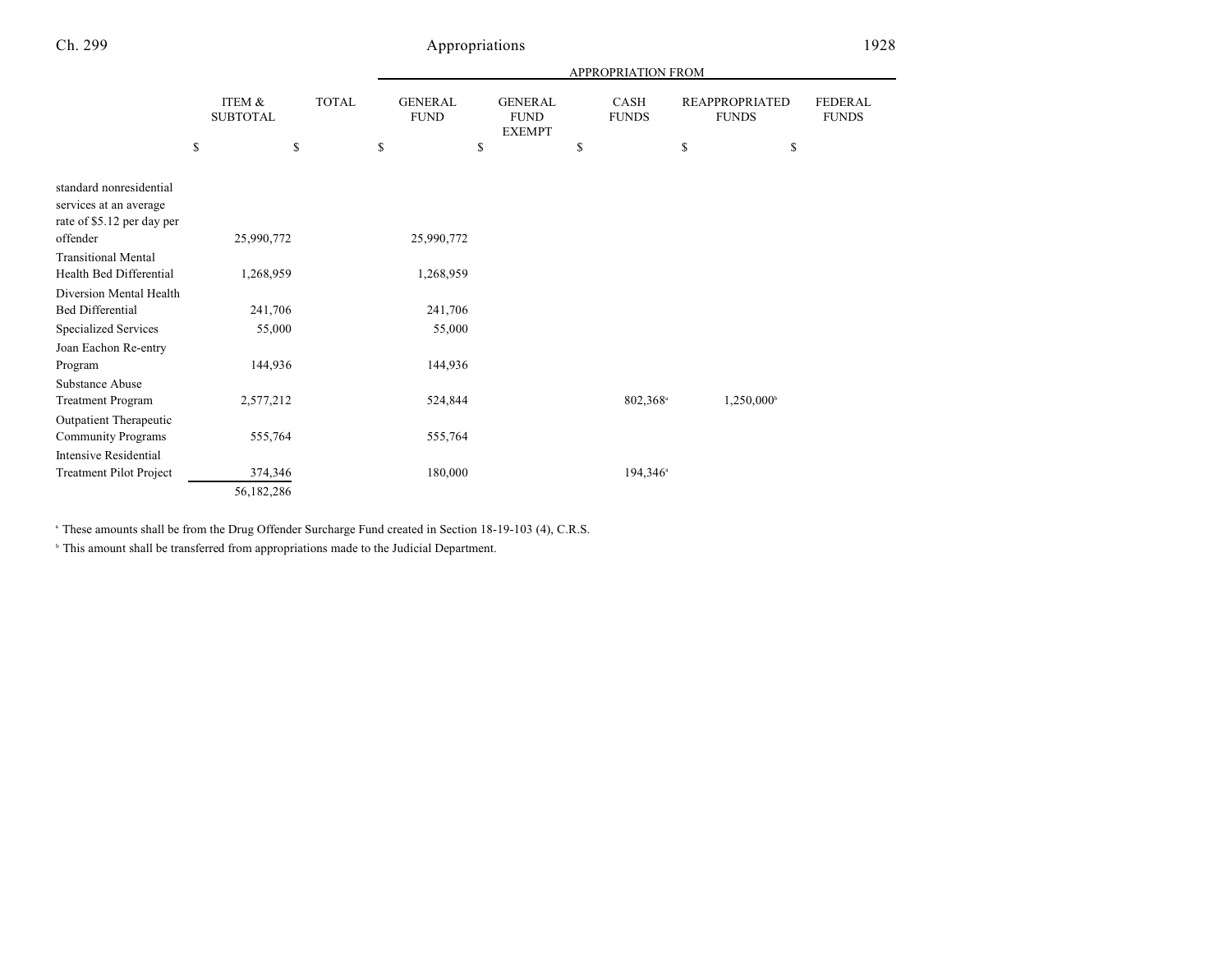| (E) Crime Control and System Improvement |            |                        |                      |              |
|------------------------------------------|------------|------------------------|----------------------|--------------|
| State and Local Crime                    |            |                        |                      |              |
| Control and System                       |            |                        |                      |              |
| <b>Improvement Grants</b>                | 4,998,833  |                        |                      | 4,998,833    |
| <b>Treatment Provider</b>                |            |                        |                      |              |
| Criminal Background                      |            |                        |                      |              |
| Checks                                   | 49,606     | $49,606^{\circ}$       |                      |              |
|                                          |            | $(0.6$ FTE)            |                      |              |
| Colorado Regional and                    |            |                        |                      |              |
| <b>Community Policing</b>                |            |                        |                      |              |
| Institute                                | 569,144    |                        | 371,836 <sup>b</sup> | 197,308      |
|                                          |            |                        | $(2.5$ FTE)          | $(1.5$ FTE)  |
| <b>Federal Grants</b>                    | 4,856,599  |                        |                      | 4,856,599    |
|                                          |            |                        |                      | $(17.5$ FTE) |
| Criminal Justice Training                |            |                        |                      |              |
| Fund                                     | 207,351    | $207,351^{\circ}$      |                      |              |
|                                          |            | $(0.5$ FTE)            |                      |              |
|                                          |            |                        |                      |              |
| MacArthur Foundation                     |            |                        |                      |              |
| Grant                                    | 200,000    | $200,000$ <sup>d</sup> |                      |              |
| Methamphetamine Abuse                    |            |                        |                      |              |
| Task Force Fund                          | 43,739     | $43,739$ °             |                      |              |
|                                          | 10,925,272 |                        |                      |              |

<sup>a</sup> Of this amount, \$29,744 shall be from the Domestic Violence Offender Treatment Provider Fund created in Section 16-11.8-104 (2) (b), C.R.S., and \$19,862 shall be from the Sex Offender Treatment Provider Fund created in Section 16-11.7-106 (2) (c), C.R.S.

<sup>6</sup> Of this amount, \$362,636 shall be transferred from appropriations made to the Department of Law from the Peace Officer Standards and Training Board Cash Fund created pursuant to Section 24-31-303 (2) (b), C.R.S., and \$9,200 shall be transferred from custodial funds administered by the Peace Officer Standards and Training Board in the Department of Law.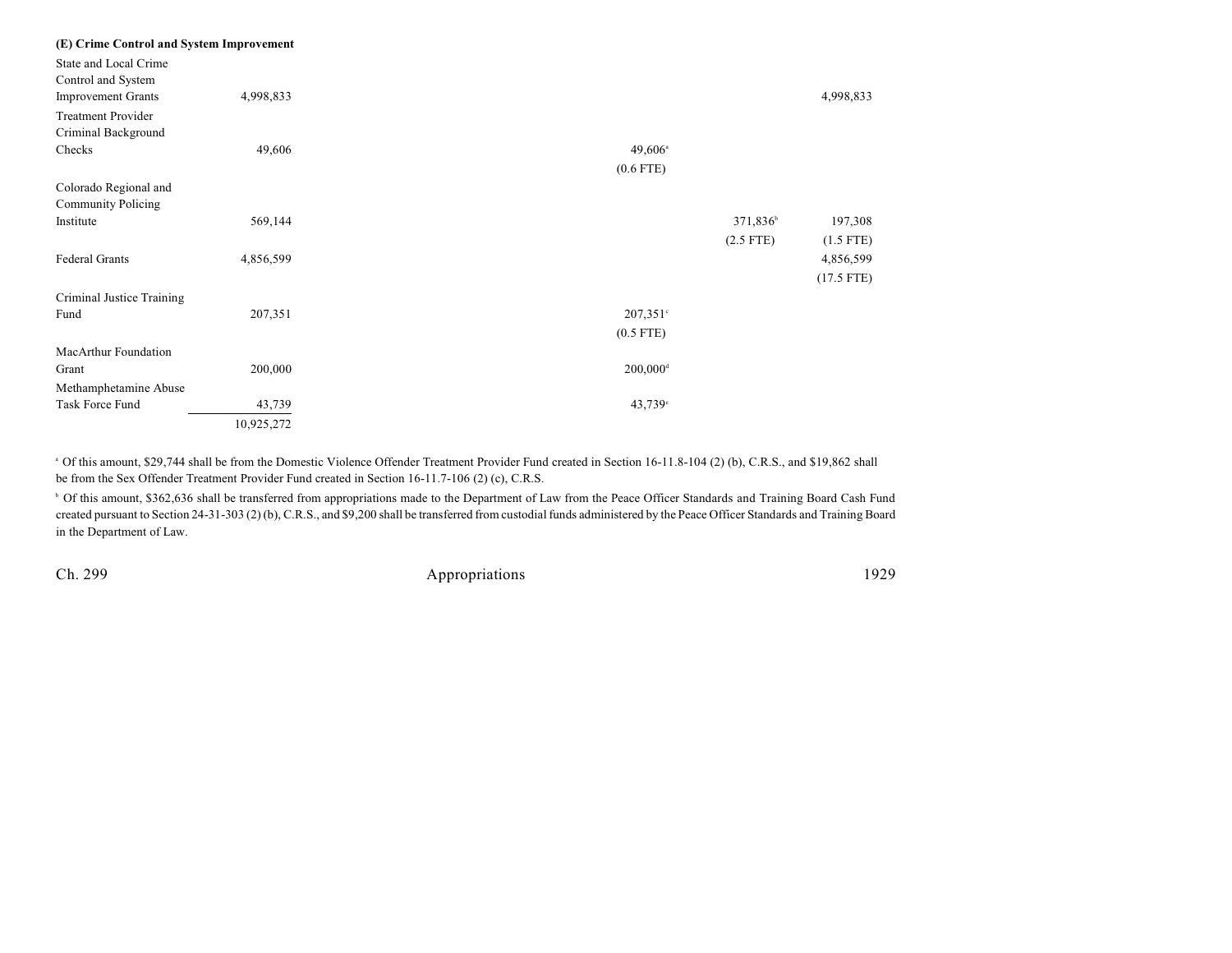|                           |              |                               | APPROPRIATION FROM     |                             |                                       |                                |  |  |  |  |
|---------------------------|--------------|-------------------------------|------------------------|-----------------------------|---------------------------------------|--------------------------------|--|--|--|--|
| ITEM &<br><b>SUBTOTAL</b> | <b>TOTAL</b> | <b>GENERAL</b><br><b>FUND</b> | GENERAL<br><b>FUND</b> | <b>CASH</b><br><b>FUNDS</b> | <b>REAPPROPRIATED</b><br><b>FUNDS</b> | <b>FEDERAL</b><br><b>FUNDS</b> |  |  |  |  |
|                           |              |                               | <b>EXEMPT</b>          |                             |                                       |                                |  |  |  |  |
|                           |              |                               |                        |                             |                                       |                                |  |  |  |  |

This amount shall be from the Criminal Justice Training Fund created in Section 24-33.5-503.5 (2), C.R.S. <sup>c</sup>

<sup>d</sup> This amount shall be from private grant funds received from the MacArthur Foundation.

<sup>e</sup> This amount shall be from the Methamphetamine Abuse Prevention, Intervention, and Treatment Cash Fund created in Section 18-18.5-105 (1) (a), C.R.S.

### 84,357,120

### **(5) COLORADO BUREAU OF INVESTIGATION 1a**

| (A) Administration              |           |             |                       |                        |             |
|---------------------------------|-----------|-------------|-----------------------|------------------------|-------------|
| <b>Personal Services</b>        | 355,778   | 287,276     | 68,502 <sup>a</sup>   |                        |             |
|                                 |           | $(3.0$ FTE) | $(1.0$ FTE)           |                        |             |
| <b>Operating Expenses</b>       | 23,291    | 12,314      | $10,977$ <sup>a</sup> |                        |             |
|                                 | 24,013    | 13,036      |                       |                        |             |
| Vehicle Lease Payments          | 243,613   | 203,402     | $2,580$ <sup>*</sup>  | 17,973                 | 19,658      |
|                                 | 222,434   | 201,210     | $4.916^{\circ}$       | 12,788 <sup>b</sup>    | 3,520       |
| <b>Federal Grants</b>           | 829,795   |             |                       |                        | 829,795     |
|                                 |           |             |                       |                        | $(3.0$ FTE) |
| <b>Indirect Cost Assessment</b> | 413,207   |             | $309,960^{\circ}$     | $103,247$ <sup>d</sup> |             |
|                                 | 1,865,684 |             |                       |                        |             |
|                                 | 1,845,227 |             |                       |                        |             |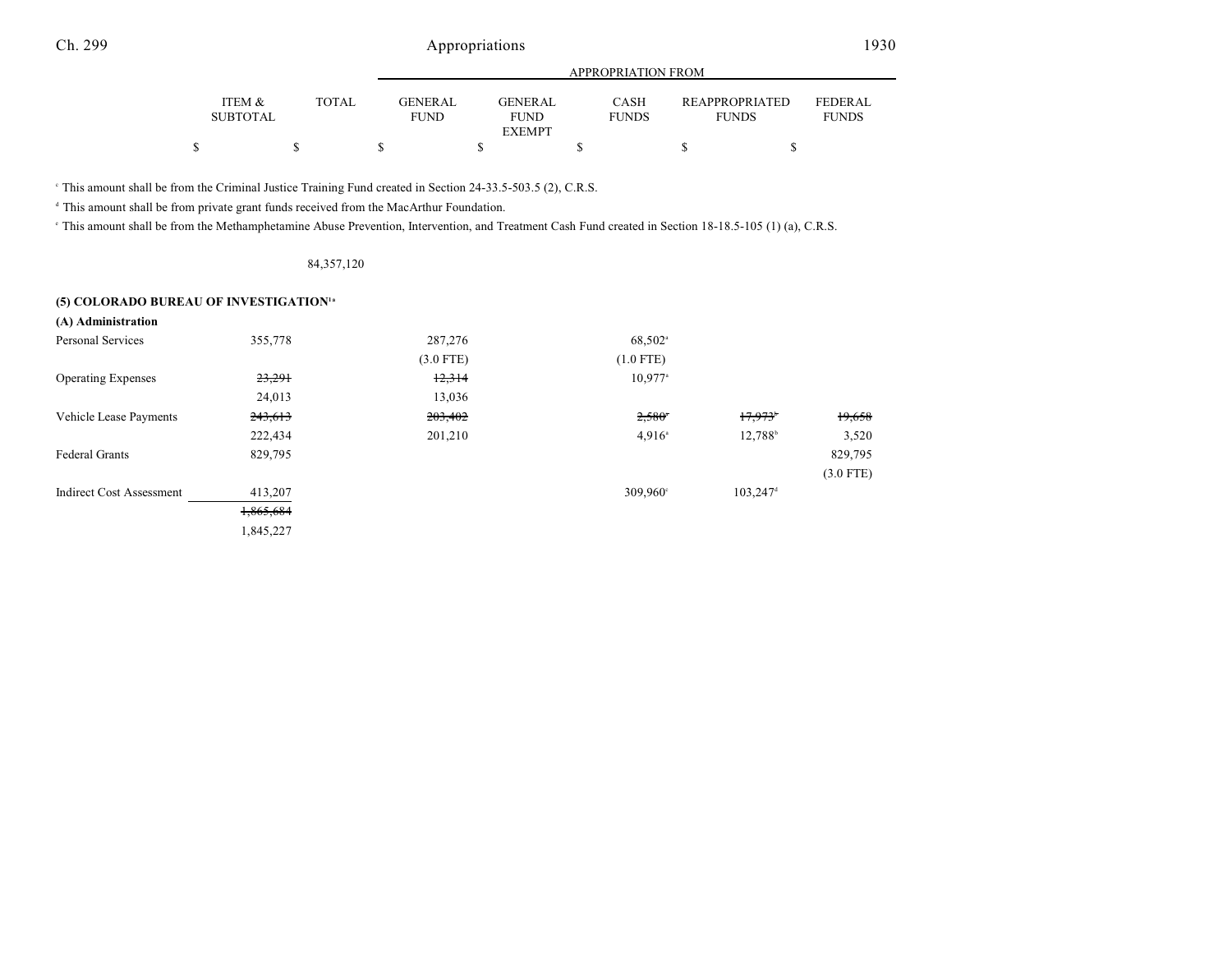<sup>a</sup> These amounts OF THESE AMOUNTS, \$79,479 shall be from fingerprint and name check processing fees collected from non-state agencies and from the Colorado Identity

Theft and Financial Fraud Cash Fund created in Section 24-33.5-1707 (1) (a), C.R.S, AND \$4,916 SHALL BE FROM VARIOUS SOURCES.

<sup>b</sup> This amount shall be from Limited Gaming funds appropriated to the Department of Revenue.

<sup>c</sup> This amount shall be from various sources.

<sup>d</sup> This amount shall be from Limited Gaming funds appropriated to the Department of Revenue and from various sources.

### **(B) Colorado Crime Information Center (CCIC)**

| (1) CCIC Program          |           |              |                        |                  |
|---------------------------|-----------|--------------|------------------------|------------------|
| Support                   |           |              |                        |                  |
| Personal Services         | 962,484   | 844,647      | $117,837$ <sup>a</sup> |                  |
|                           |           | $(14.8$ FTE) | $(2.2$ FTE)            |                  |
| <b>Operating Expenses</b> | 186,756   | 114,426      | 52,397 <sup>b</sup>    | $19.933^{\circ}$ |
|                           | 1,149,240 |              |                        |                  |

<sup>n</sup> This amount shall be from the Sex Offender Registry Fund created in Section 16-22-110 (7), C.R.S., and from fees collected from motor vehicle recyclers pursuant to Section 42-4-2203, C.R.S.

<sup>b</sup> Of this amount, \$39,451 shall be from fingerprint and name check processing fees collected from non-state agencies, \$6,776 shall be from the Sex Offender Registry Fund created in Section 16-22-110 (7), C.R.S., and \$6,170 shall be from fees collected from motor vehicle recyclers pursuant to Section 42-4-2203, C.R.S.

 $\degree$  This amount shall be from fees collected from other state agencies.

| Ch. 299                           |           | Appropriations            |                                        |                                     | 1931 |
|-----------------------------------|-----------|---------------------------|----------------------------------------|-------------------------------------|------|
| Lease/Lease Purchase<br>Equipment | 591,235   |                           | 378,392 <sup>a</sup>                   | 212,843 <sup>b</sup>                |      |
| <b>Operating Expenses</b>         | 4,703,617 | 244,510                   | 1,989,742 <sup>a</sup>                 | 2,469,365 <sup>b</sup>              |      |
| Personal Services                 | 3,214,974 | 1,166,595<br>$(21.8$ FTE) | 1,798,910 <sup>a</sup><br>$(25.5$ FTE) | 249,469 <sup>b</sup><br>$(6.1$ FTE) |      |
| (2) Identification                |           |                           |                                        |                                     |      |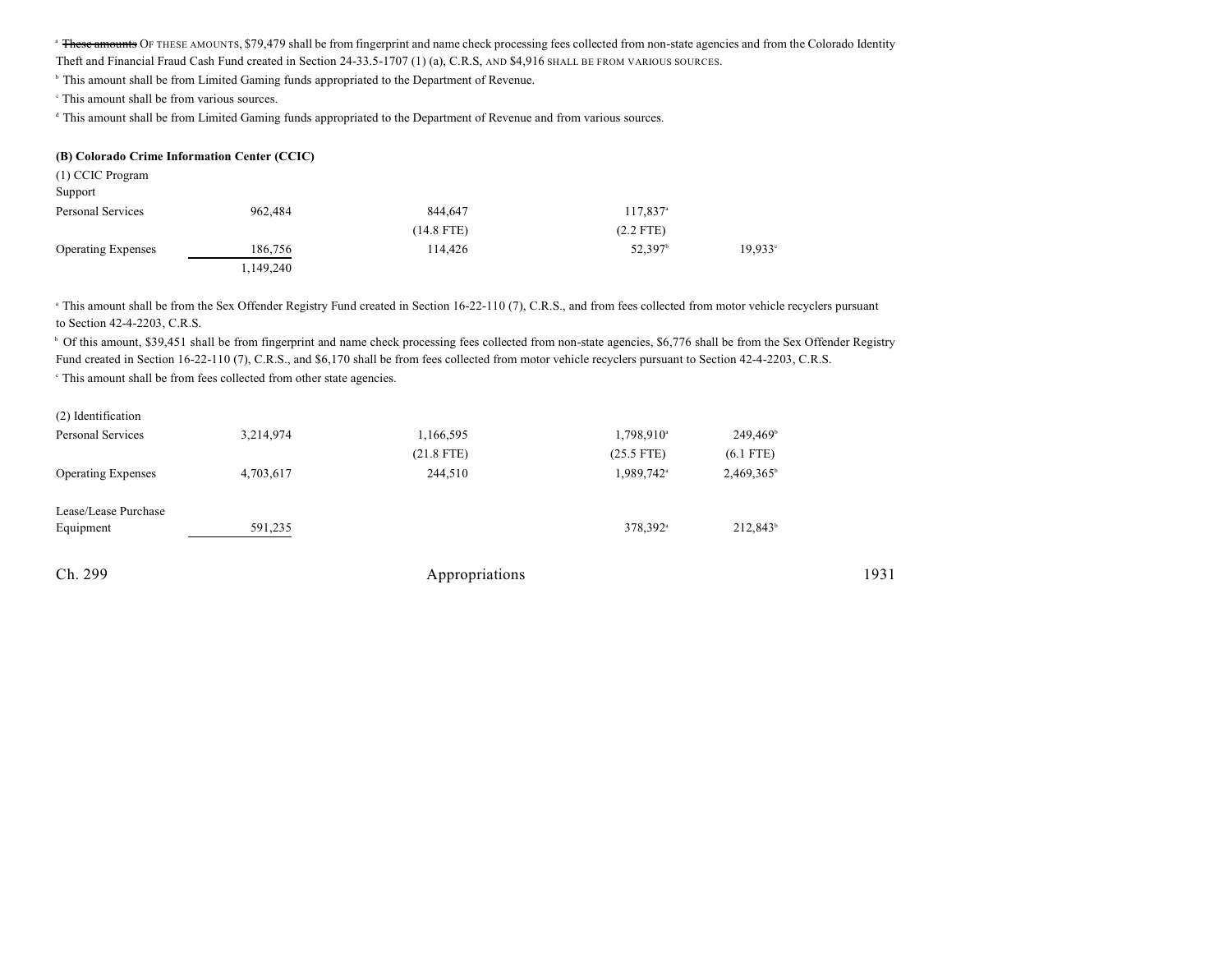|                                                                                                                                                                           |                                      |       |                               | <b>APPROPRIATION FROM</b>                      |                             |                                       |                                |  |  |
|---------------------------------------------------------------------------------------------------------------------------------------------------------------------------|--------------------------------------|-------|-------------------------------|------------------------------------------------|-----------------------------|---------------------------------------|--------------------------------|--|--|
|                                                                                                                                                                           | <b>ITEM &amp;</b><br><b>SUBTOTAL</b> | TOTAL | <b>GENERAL</b><br><b>FUND</b> | <b>GENERAL</b><br><b>FUND</b><br><b>EXEMPT</b> | <b>CASH</b><br><b>FUNDS</b> | <b>REAPPROPRIATED</b><br><b>FUNDS</b> | <b>FEDERAL</b><br><b>FUNDS</b> |  |  |
| \$.                                                                                                                                                                       |                                      |       |                               |                                                |                             |                                       |                                |  |  |
|                                                                                                                                                                           | 8.509.826                            |       |                               |                                                |                             |                                       |                                |  |  |
| <sup>a</sup> These amounts shall be from fingerprint and name check processing fees collected from non-state agencies.                                                    |                                      |       |                               |                                                |                             |                                       |                                |  |  |
| <sup>b</sup> These amounts OF THESE AMOUNTS, \$2,670,977 shall be from fingerprint and name check processing fees collected from other state agencies AND \$260,700 SHALL |                                      |       |                               |                                                |                             |                                       |                                |  |  |
| BE FROM AN APPROPRIATION TO THE DEPARTMENT OF REVENUE FROM THE MEDICAL MARIJUANA LICENSE CASH FUND CREATED IN SECTION 12-43.3-501 (1), C.R.S.                             |                                      |       |                               |                                                |                             |                                       |                                |  |  |

| (3) Information |           |         |                      |                  |
|-----------------|-----------|---------|----------------------|------------------|
| Technology      | 1,366,352 | 591.765 | 758.587 <sup>a</sup> | $16,000^{\circ}$ |

Of this amount, \$631,875 shall be from fingerprint and name check processing fees collected from non-state agencies, \$101,885 shall be from the Sex Offender Registry <sup>a</sup> Fund created in Section 16-22-110 (7), C.R.S., and \$24,827 shall be from various sources.

<sup>b</sup> Of this amount, \$8,000 shall be from an appropriation to the Department of Public Health and Environment from the Medical Marijuana Program Cash Fund created in Section 25-1.5-106 (16), C.R.S., and \$8,000 shall be from an appropriation to the Department of Revenue from the Medical Marijuana License Cash Fund created in Section 12-43.3-501 (1), C.R.S.

### **(C) Laboratory and Investigative Services**

| Personal Services         | 8.368.037 | 7,560,663            | $169.937$ <sup>a</sup>   | 637.437 <sup>b</sup> |
|---------------------------|-----------|----------------------|--------------------------|----------------------|
|                           |           | $(92.8$ FTE)         | $(3.8$ FTE)              | (7.0 FTE)            |
| <b>Operating Expenses</b> | 4,074,151 | <del>2,221,992</del> | $1.726.857$ <sup>a</sup> | 125,302 <sup>°</sup> |
|                           | 4.100.551 | 2,248,392            |                          |                      |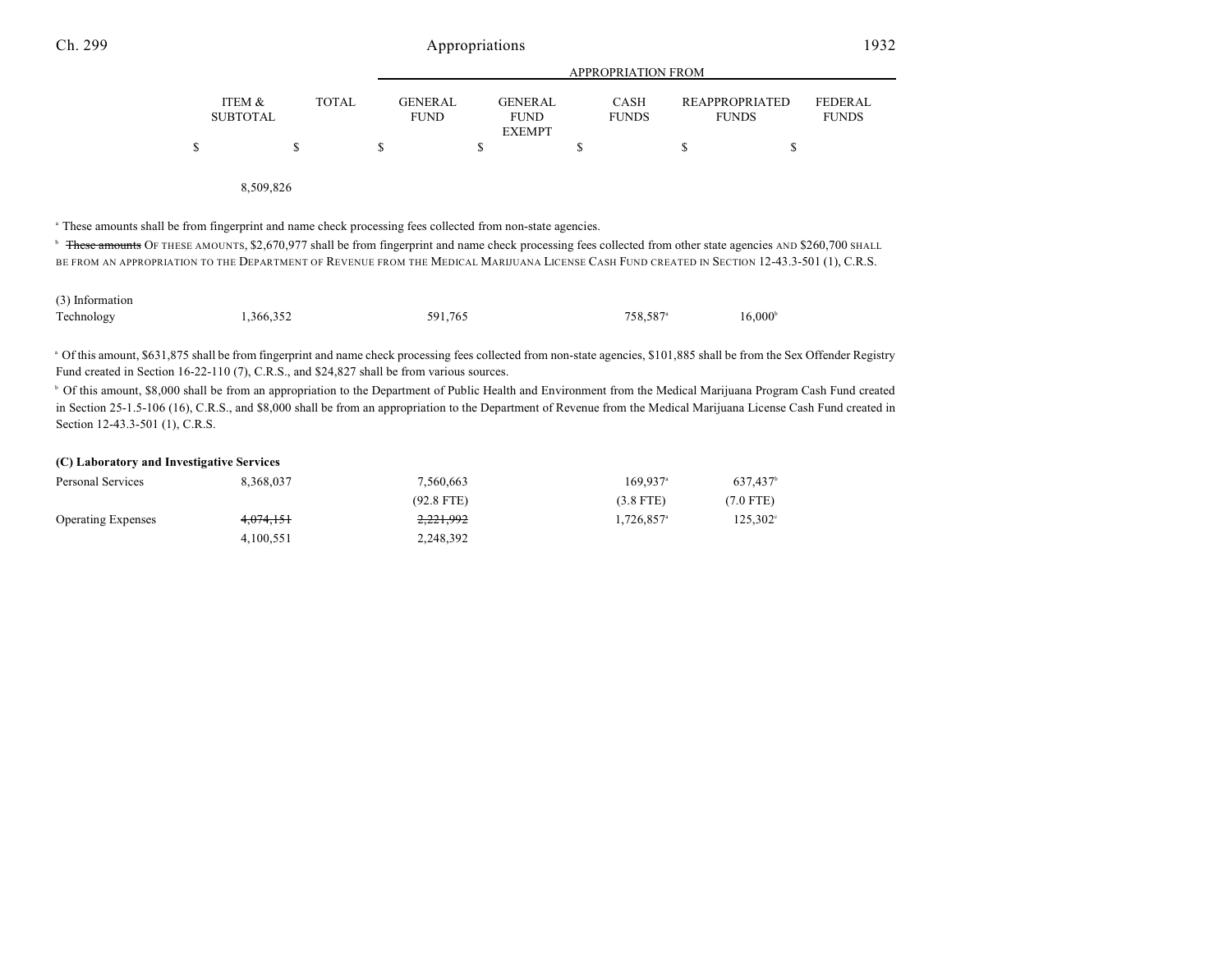| Complex Financial Fraud |                          |         |                        |  |
|-------------------------|--------------------------|---------|------------------------|--|
| Unit                    | 642,992                  |         | $642,992$ <sup>d</sup> |  |
|                         |                          |         | $(7.0$ FTE)            |  |
| Lease/Lease Purchase    |                          |         |                        |  |
| Equipment               | 439,196                  | 439.196 |                        |  |
|                         | 12.524.276<br>13,324,370 |         |                        |  |

<sup>a</sup> These amounts shall be from the Offender Identification Fund created in Section 24-33.5-415.6 (1), C.R.S.

<sup>b</sup> This amount shall be from Limited Gaming funds appropriated to the Department of Revenue.

13,550,776

 Of this amount, \$106,974 shall be from Limited Gaming funds appropriated to the Department of Revenue and \$18,328 shall be from the Division of Criminal Justice, <sup>c</sup> Victims Assistance and Law Enforcement Fund created in Section 24-33.5-506 (1), C.R.S.

<sup>d</sup> This amount shall be from the Colorado Identity Theft and Financial Fraud Cash Fund created in Section 24-33.5-1707 (1) (a), C.R.S.

### **(D) State Point of Contact - National Instant Criminal Background Check Program**

| Personal Services         | 1,323,366 | 1,095,740    | $227,626$ <sup>a</sup> |  |
|---------------------------|-----------|--------------|------------------------|--|
|                           |           | $(22.0$ FTE) | $(4.4$ FTE)            |  |
| <b>Operating Expenses</b> | 360,075   | 299,571      | $60,504$ <sup>a</sup>  |  |
|                           | 361,248   | 300,744      |                        |  |
|                           | 1,683,441 |              |                        |  |
|                           | 1,684,614 |              |                        |  |
|                           |           |              |                        |  |

28,098,919 28,106,035

<sup>a</sup> These amounts shall be from permit application fees collected pursuant to Section 18-12-205 (2) (b), C.R.S.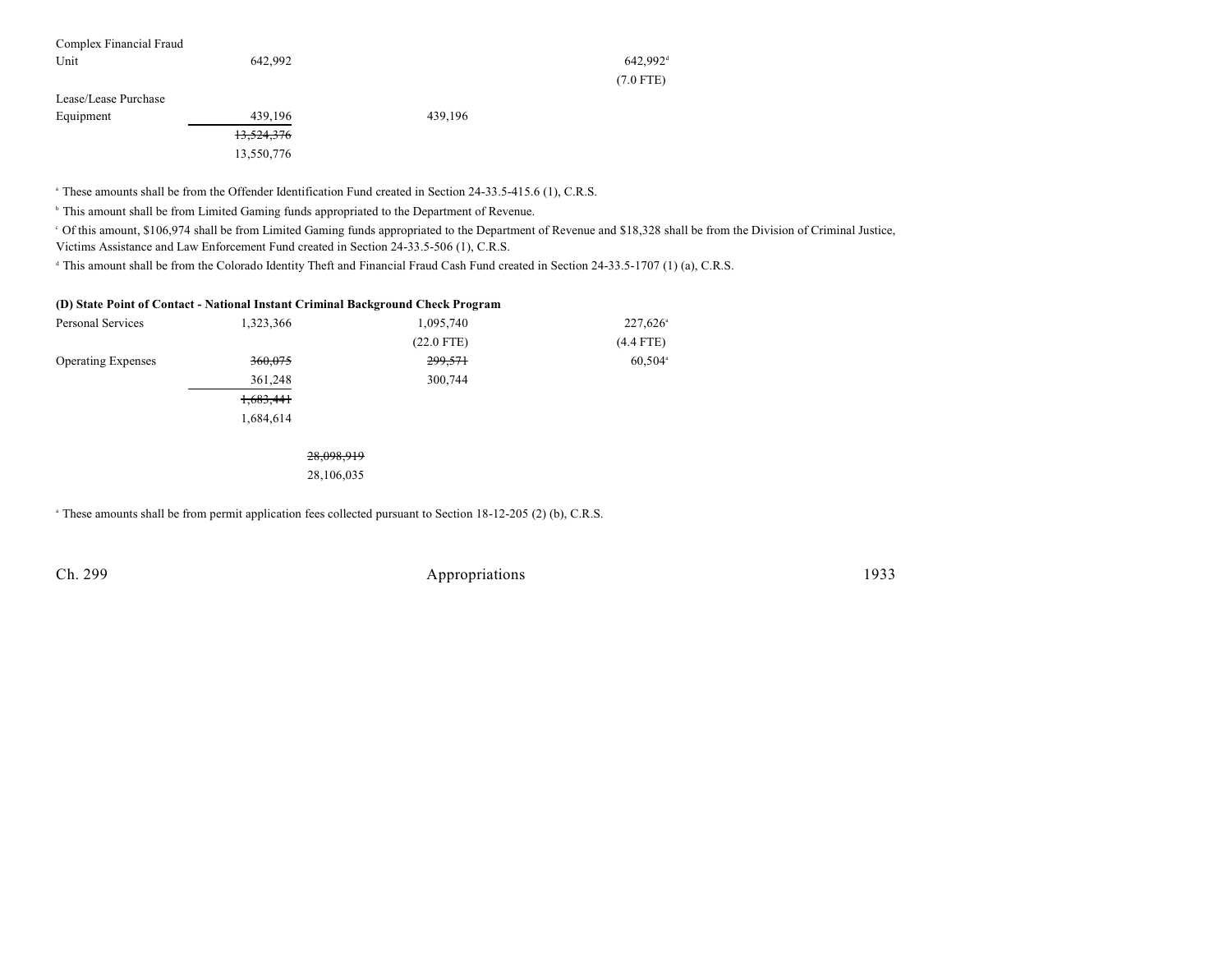| ITEM &<br><b>SUBTOTAL</b> | <b>TOTAL</b>  |               | <b>GENERAL</b><br><b>FUND</b> | <b>GENERAL</b><br><b>FUND</b><br><b>EXEMPT</b> | <b>CASH</b><br><b>FUNDS</b> | <b>REAPPROPRIATED</b><br><b>FUNDS</b> | <b>FEDERAL</b><br><b>FUNDS</b> |
|---------------------------|---------------|---------------|-------------------------------|------------------------------------------------|-----------------------------|---------------------------------------|--------------------------------|
|                           |               | J.            |                               |                                                | ٠D                          |                                       |                                |
|                           | \$265,633,486 |               | \$82,795,856                  |                                                | \$128,910,551               | \$24,264,440                          | \$29,662,639<br>\$29,662,851   |
|                           |               | \$267,303,506 |                               | \$82,847,338                                   |                             | $$130,469,517$ <sup>a</sup>           | \$24,323,800                   |

<sup>a</sup> Of this amount, \$99,950,034 \$101,423,984 is from the Highway Users Tax Fund pursuant to Section 43-4-201 (3) (a) (I) (B), C.R.S.

**FOOTNOTES** -- The following statements are referenced to the numbered footnotes throughout section 2.

- 1a Department of Corrections, Management, Executive Director's Office Subprogram; Department of Human Services, Mental Health and Alcohol and Drug Abuse Services, Alcohol and Drug Abuse Division; and Division of Youth Corrections; Judicial Department, Probation and Related Services; and Department of Public Safety, Division of Criminal Justice; and Colorado Bureau of Investigation -- State agencies involved in multi-agency programs requiring separate appropriations to each agency are requested to designate one lead agency to be responsible for submitting a comprehensive annual budget request for such programs to the Joint Budget Committee, including prior year, request year, and three year forecasts for revenues into the fund and expenditures from the fund by agency. The requests should be sustainable for the length of the forecast based on anticipated revenues. Each agency is still requested to submit its portion of such request with its own budget document. This applies to requests for appropriation from the Drug Offender Surcharge Fund, the Offender Identification Fund, the Sex Offender Surcharge Fund, the Persistent Drunk Driver Cash Fund, and the Alcohol and Drug Driving Safety Program Fund, among other programs.
- 51 Department of Public Safety, Division of Criminal Justice, Community Corrections -- Appropriations for community corrections programs are based on assumptions that providers of community corrections programs will collect client fees of up to \$17 per day for residential programs and up to \$3 per day for nonresidential programs. Pursuant to its authority to administer and execute contracts under section 17-27-108, C.R.S., the Division of Criminal Justice is requested to ensure that every reasonable effort is made to achieve such collections.